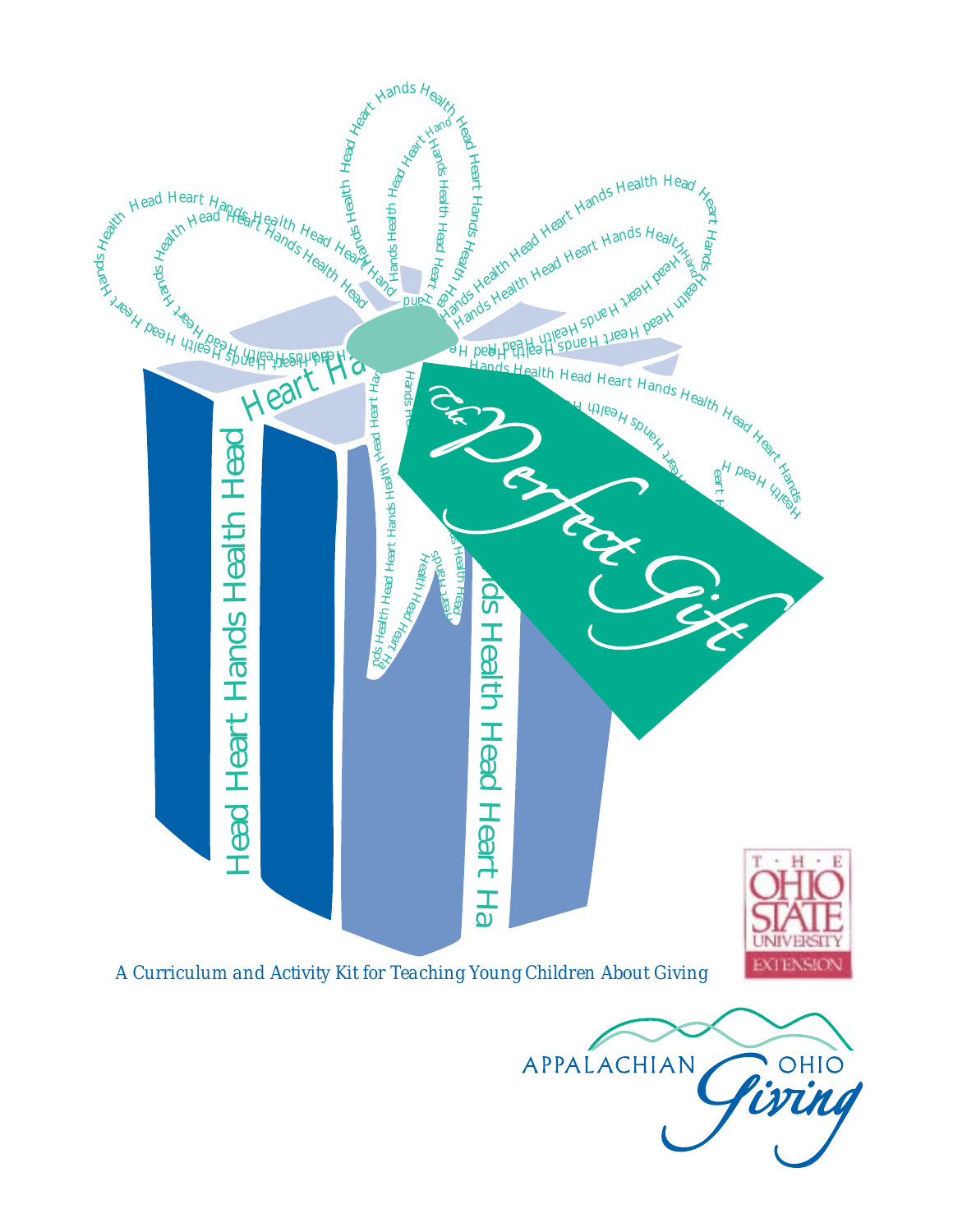

*The Perfect Gift is authored and created by Janine Yeske, Extension Agent for Ohio State University Extension of Jefferson County. The kit has been provided and prepared by Appalachian Ohio Giving, a partnership between grantmakers serving Appalachian Ohio and the Ohio State University Extension.*



The mission of Appalachian Ohio Giving is to build, through an increase in the region's philanthropic resources, stronger communities and improvement in the region's economic opportunities. Appalachian Ohio Giving is working to create greater public awareness and appreciation of the power of philanthropy and its importance to bringing positive change to the 29 counties of Appalachian Ohio.

Appalachian Ohio Giving's collaborative approach enables joint development of strategies, tools, products, and services that, broadly marketed and disseminated, reach a large audience of current and potential donors and donor advisors with charitable interests in Appalachian Ohio. Appalachian Ohio Giving gratefully acknowledges New Ventures in Philanthropy, a grant program of the Forum of Regional Associations of Grantmakers for financial and informational support. For more information about Appalachian Ohio Giving, please visit **www.appalachianohio.org** or contact the Foundation for Appalachian Ohio at **740-753-1111**.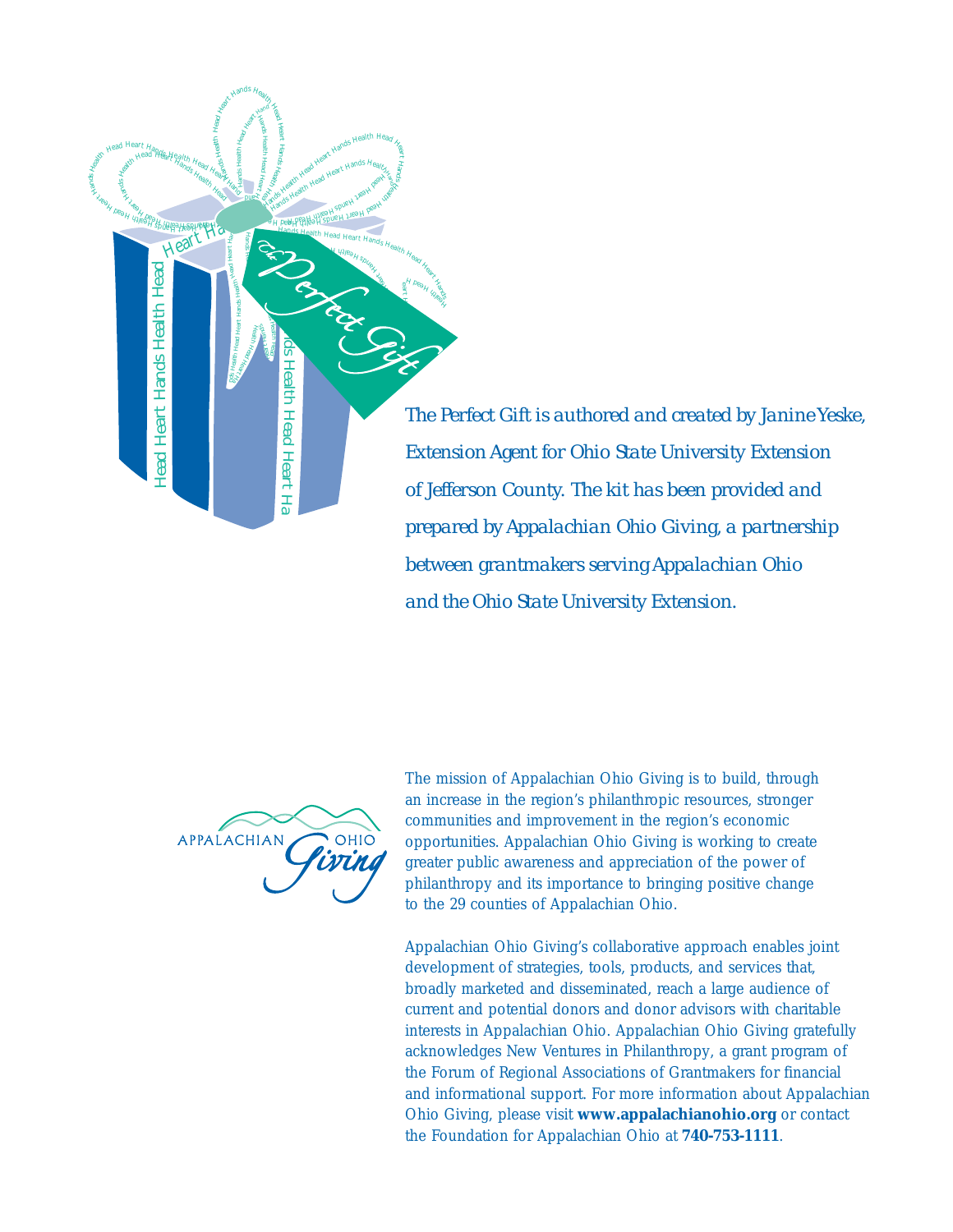# *Using "The Perfect Gift" with Young People*

The Perfect Gift was designed for use with children ages 5-9, but the message—**it's never too early or too late to teach children the habit of giving**—holds true for all ages.

Appalachian Ohio Giving hopes this kit will assist you in encouraging the spirit of charitable giving and volunteerism in the children and families you work with. The Perfect Gift is designed to teach children about the differences between needs and wants, the needs of others, and things they can do to meet those needs. Our ultimate goal for The Perfect Gift is to plant the seed of philanthropy and charitable giving in our region's youth so as to form life-long givers, experienced at working to bring positive impact to the places and issues they care about most.

#### **The Perfect Gift & Youth-Serving Organizations**

The fun learning activities in the kit are perfect when you need a short filler activity or if you prefer to do an entire program on philanthropy and how even one child's gift can make a difference. The kit may be placed in public libraries for checkout or used by youth-serving organizations such as Girl Scouts, Brownies, 4-H and libraries.

Julie Banbury Robinson, Extension Agent, 4-H Youth Development for Ohio State University Extension in Belmont County, shared the program with youth ages 5-8 at five different libraries during the summer. After Julie shared the program, **Ellen Kilgore, Children's Service Coordinator for the St. Clairsville Public Library**, St. Clairsville, OH, sent a thank you card to Julie, saying, *"…I was so impressed with all the answers that you received (from youth) in your discussion of The Perfect Gift…I was able to share one child's observation of her parents being the best gift she had ever received with her mother. I think it made her day."*

*"The activities and games and the story were all right on the mark for making children more aware of how each person can be a gift to another. Children can never be reminded too often of the difference that they can make in someone's life by their kindness and unselfishness,"* wrote Kilgore.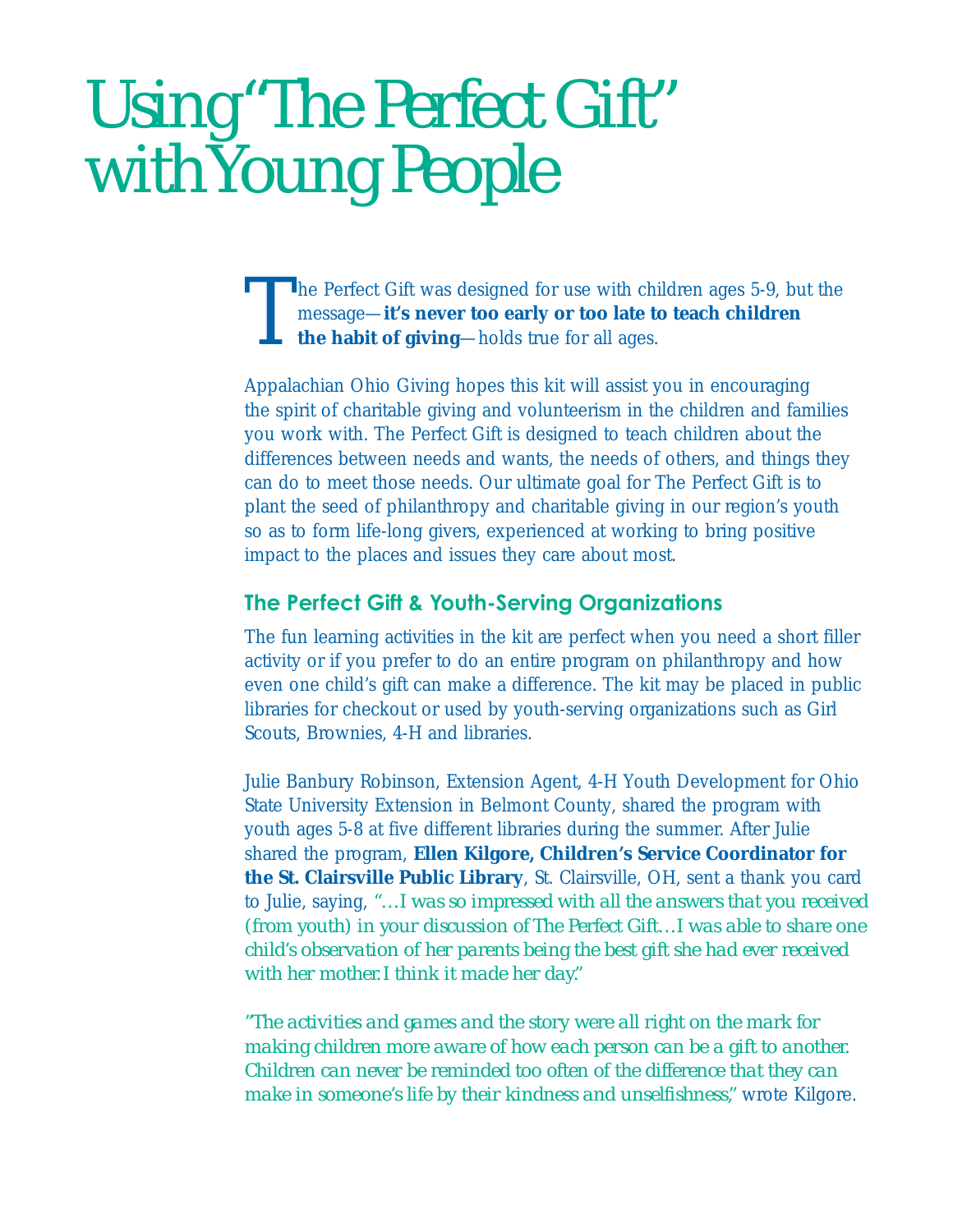### *Using "The Perfect Gift" with Young People continued*

**Carly Cummiskey's Brownie Troop** used The Perfect Gift during a meeting. *"We did the activities, and then voted on helping other girls we found out don't have some of the things we take for granted. We brought in school supplies and soap and shampoo and bought socks and gloves. The perfect gift for them was having warm feet and hands. It's great knowing we can help people who really need help,"* said Carly Cummiskey, age 8.

**4-H'er Jaqueline Bartels**, age 17, lead an effort of the Belmont County 4-H Junior Leaders to plan a fundraiser to assist the family of a friend and fellow 4-H'er diagnosed with leukemia. Together, through obtaining donations and organizing a school dance with proceeds going to their friend's family, the Junior Leaders group raised over \$1,000, paying for many of their friend's trips to and from Children's Hospital in Columbus for medical treatments.

After this experience, Jaqueline and the Junior Leaders were interested in teaching others the lessons they had learned about giving. In December 2002, they were trained to share The Perfect Gift with young people. Of the training experience **Franklin County Extension Agent Beverly Kelbaugh** wrote: *"The training was the perfect follow-up to facilitate reflection upon their own act of love and giving."*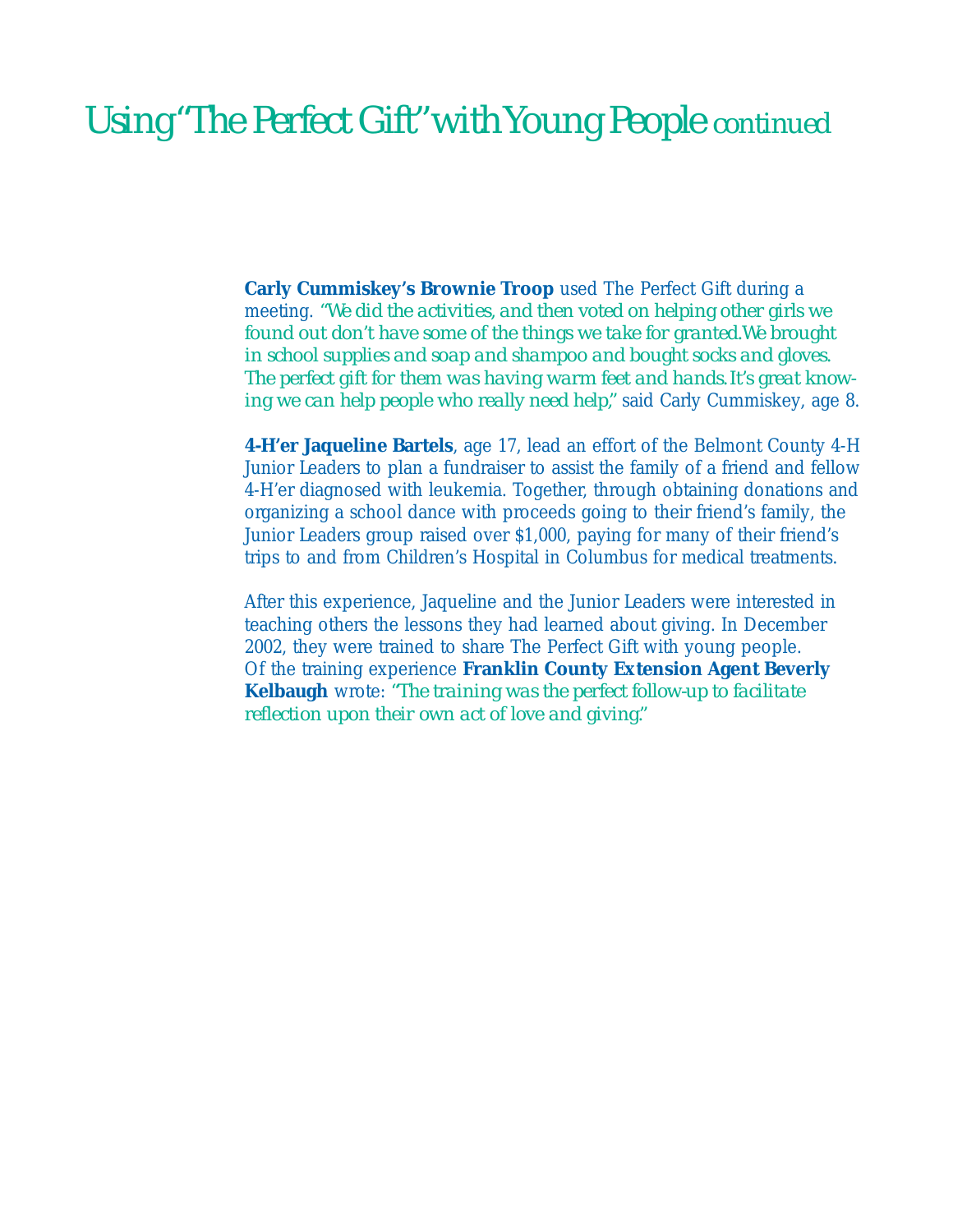# *Table of Contents*



|  | <b>Letter from the Management Team  6</b> |  |
|--|-------------------------------------------|--|
|  |                                           |  |

|--|--|--|

### **Activity Sections:**

|--|--|--|

| <b>Coloring Activity:</b>              |  |
|----------------------------------------|--|
| "Head, Heart, Hands, and Health" 12-17 |  |
|                                        |  |
|                                        |  |
|                                        |  |
|                                        |  |

### **Looking Within ...................................... 26**

*Discussion: "What is Philanthropy".......27-28 Story of Phil and Sophie ........................29-30 Crafts Activity: Make a Bank ...................... 31*

| Greeting Cards:""Giving Smiles" 35-36 |  |
|---------------------------------------|--|

A Curriculum and Activity Kit for Teaching Young Children About Giving *A Curriculum and Activity Kit for Teaching Young Children About Giving*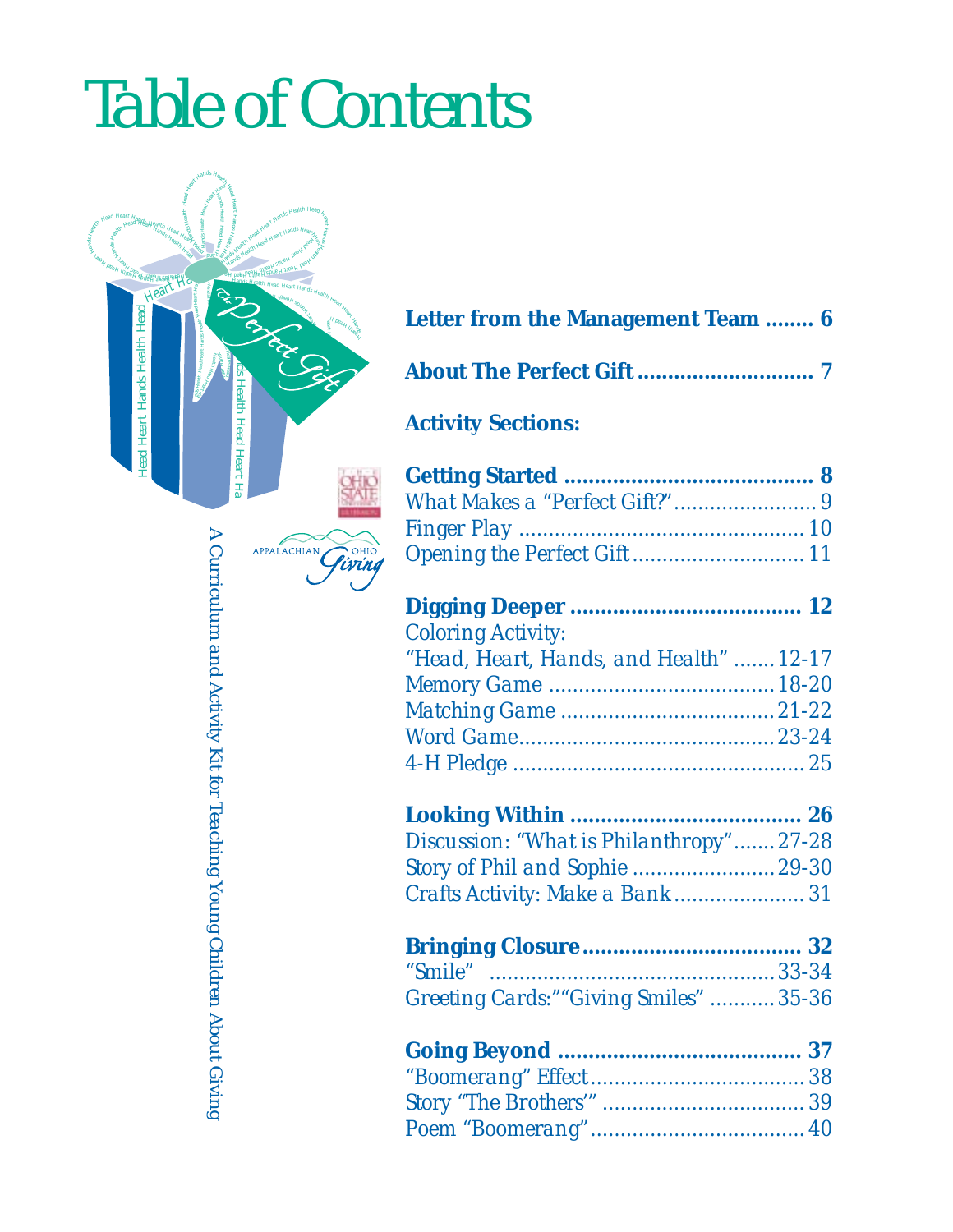# *Letter from the Management Team*

# *Dear Friends of Philanthropy,*

APPALACHIAN

P.O. Box 456 Nelsonville, Ohio 45764 Tel 740-753-<sup>1111</sup> Fax 740-753-<sup>3333</sup> llilly@ffao.org www.appalachianohio.org

 $F$  OUNDING PARTNERS

nunity Foundation of Jefferson County Steubenville, OH

Coshocton Foundation octon roundation<br>Coshocton, Ohio

Foundation for Appalachian Ohio Nelsonville, Ohio

Foundation for the Foundation<br>Tri-State Community<br>Ashland, Kentucky

Ohio Grantmakers Forum Columbus, Ohio

Ohio State University Extension Columbus, Ohio

Osteopathic Heritage<br>Foundation of Nelsonville, Ohio<br>Nelsonville, Ohio

Parkersburg Area<br>Community Foundation<br>Parkersburg, West Virginia

Longaberger Foundation

Marietta Community Foundation Marietta, Ohio

Muskingum County Community Foundation Zanesville, Ohio

Schooler Family Foundation<br>Coshocton, Ohio

Scioto County Area Foundation<br>Portsmouth, Ohio

Appalachian Ohio Giving believes that anyone can be a philanthropist and that it's never too early to teach children the habit of giving. We hope The Perfect Gift will be helpful to families and youth organizations in their work to instill a lifestyle families and youth organizations in their of giving and thoughtfulness among our region's children. By giving, children learn that "gifts" come back—in the

form of increased awareness of the world around them and the needs of others, greater self-esteem, and the important satisfaction of having some voice in making good things happen. Youth are our region's greatest asset, and Appalachian Ohio Giving hopes the kits will be tools for helping our youth ensure that philanthropy stays a strong part of that future.

hio Giving normality of stays a subsequent the *joys of giving!*<br> **Thank you for taking the time to share the** *joys* **of giving!**<br> **Thank you for taking the time to share the** *joys* **of giving space.** 

Appalachian Ohio Giving Management Team

Cindy Bond-Zielinski Ohio State University Extension

Vicki Cummiskey Jefferson County Community Foundation

CeCe Cugliari Schooler Family Foundation

Terri Donlin Osteopathic Heritage Foundation of Nelsonville

 $\mathcal{Q}$ 

OHIO

iring

Leslie Lilly Foundation for Appalachian Ohio

Jim Helt Ohio State University Extension

David Mitzel Muskingum County Community Foundation

Judy Sjostedt Parkersburg Area Community Foundation

Sharon Strouse<br>Ohio State University<br>Extension

Deanna Tribe Ohio State University Extension Tom Worley Ohio State University Extension

lang Mary Witten Wisema<br>Foundation for the<br>Tri-State Community

Jill Young<br>Ohio Grantmakers<br>Forum

6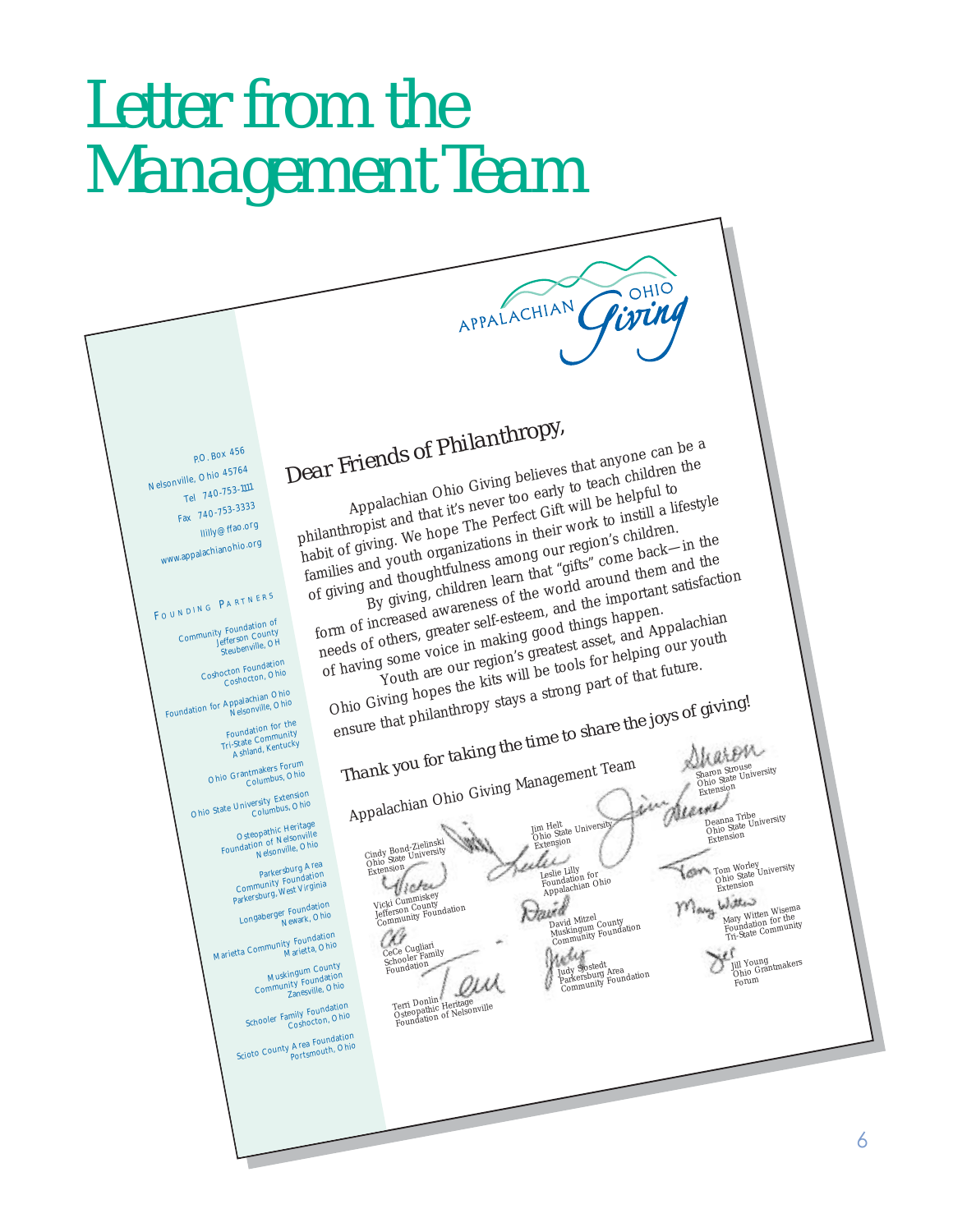# *About The Perfect Gift*

### Hands Health Head Heart Hands Health Head Health **Objectives**

H Peak Kingd H art H

Health Head Head Head Head

Hand

- ❂ Introduce and familiarize children with the ideas of giving to others
- ❂ Develop an interest in meeting a community need
- ❂ Begin a plan for the class to help in meeting that need

#### **Group Size**

❂ 5-9 children per adult volunteer

#### **Time Frame**

❂ The lesson is designed for one or more group meetings between 20 and 30 minutes long. Each activity will take about 5-15 minutes to complete.

#### **Background**

❂ Children can develop giving attitudes at an early age. They can learn that attitude is an important part of giving and that giving can come through thoughts, words, and deeds.

#### **Life Skill Areas**

**ED** H

Hands Health Head Heart Hand H s ealth **Mand** Heart

 $\begin{split} \oint_{\mathcal{B}}\sum_{\substack{d\text{ odd} \\ \text{with the limit limit} \\ d\text{ times}}} \text{Hence} & H\text{ and } \text{Hence} & H\text{ and} \\ \prod_{\substack{d\text{ odd} \\ \text{ odd}}} \text{Hence} & H\text{ and } \text{Hence} & H\text{ and } \text{Hence} \\ \text{Hence} & H\text{ and } \text{Hence} & H\text{ and } \text{Hence} \\ \text{Hence} & H\text{ and } \text{Hence} & H\text{ and } \text{Hence} \\ \text{Hence} & H\text{ and } \text{Hence} & H\text{ and } \text{Hence}$  $\frac{\dot{M}_{\rm{H}}}{\dot{M}_{\rm{BH}}}$ hands Health  $\frac{H_{\rm{H}}}{\dot{M}_{\rm{BH}}}$ 

<sup>H</sup>an<sup>d</sup>

pur

HanHealth

 $\frac{106}{3}$  Health Head Heart Hands Health Nead Heart Han

H an  $\bullet$ s Health

 $\sum_{\mu}$ 

Hands Health Heart Hands Health Head Against Health Heart Hands Heart Hands Heart Hands Heart Hands Heart Hands Heart Hands Health Head Heart Hands Health<br>Hands Health Head Heart Hands Heart Hands<br>Hands Health Hear Heart Heart Hands

Head H eart

Ha

Head He

art

Hands Health He

ad

Head Heart Hand Health Health Head Health Health Health Health Health Health Health Health Health Health Health Health Health Health Health Health Health Health Health Health Health Health Health Health Health Health Healt

- ❂ Social skills will be developed as children share their ideas about giving.
- ❂ Decision making and memory skills will be developed in memory game and discussions.
- ❂ Communication skills will be developed through poems, songs, and discussions.

#### **Extra Supplies Required**

Gift wrapped roll of toilet paper, coffee can(s), scissors, glue, crayons

#### **Help to the Volunteer**

- ❂ Choose one or two of the following activities from each section.
- ❂ Ask children to bring a coffee can to class to make a bank.
- ❂ Choose a need in your community to discuss with the class and to collect coins for.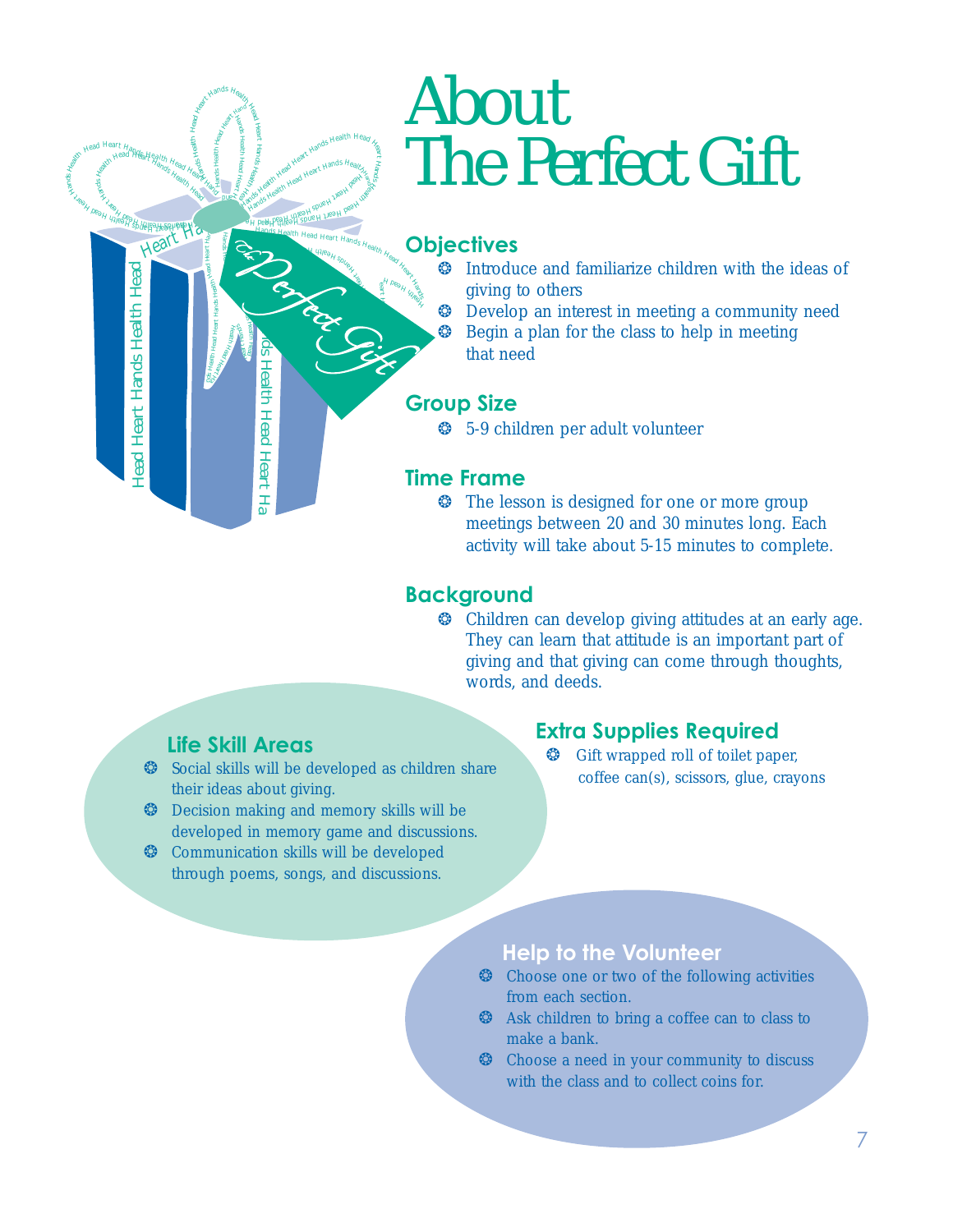

*"Thoughtful giving begins with thoughts on giving."* – Arthur Frantzreb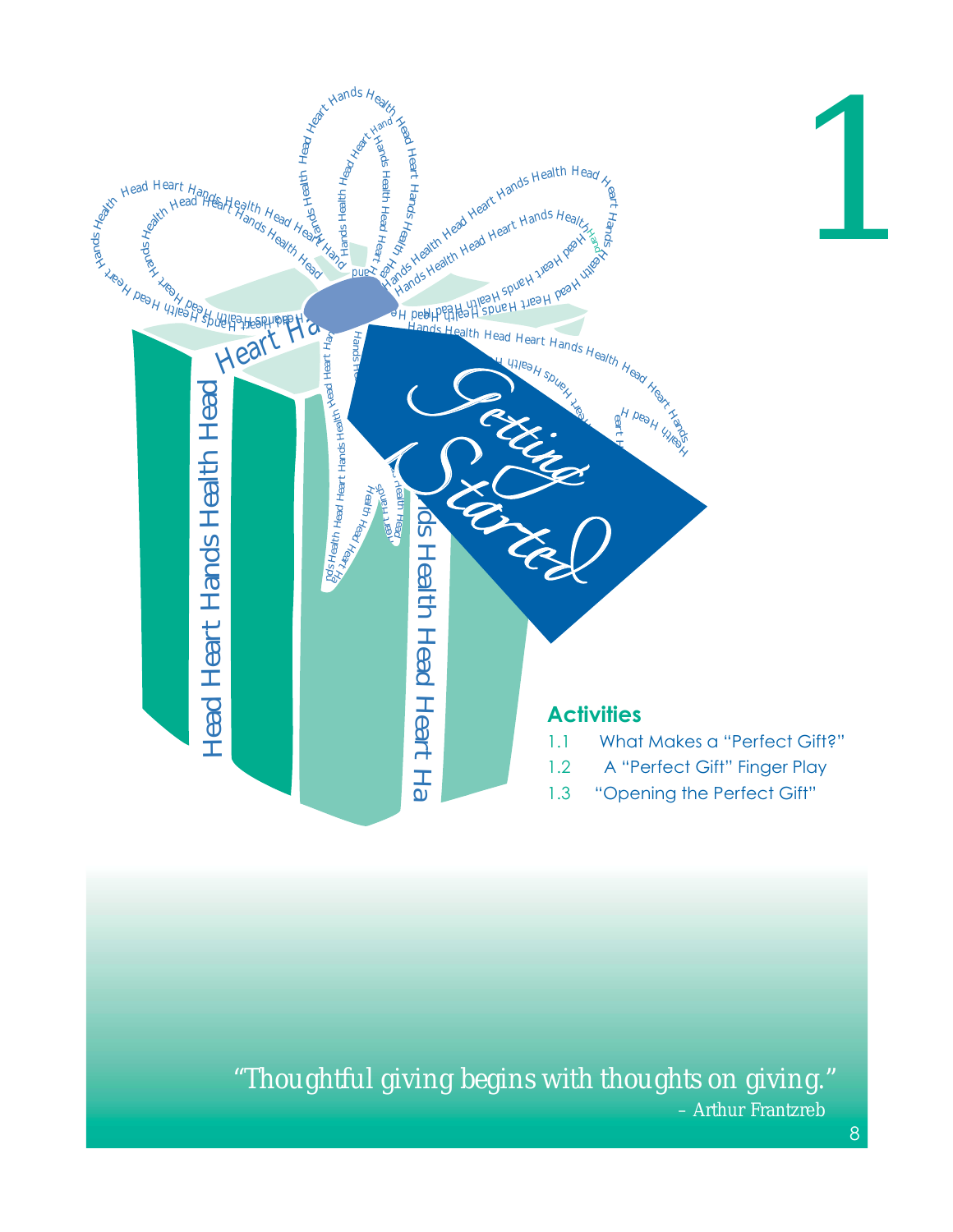

Activity<br>What Makes a "Perfect Gift?"

#### *Materials: None Time required to complete activity: 10 minutes*

Fred Rogers tells a story in his book "The Giving Box" about a little girl's excitement about giving. When asked what makes her happy, this preschooler replied, "I am happy when I get mom the toilet paper when she calls from the bathroom!" Mister Rogers went on to explain that it hadn't been long since the little girls had been potty trained so helping her mother in this way was very meaningful to her. Materials: None<br>
Time required to complete activity: 10 minutes<br>
Fred Rogers tells a story in his book "The Giving Box"<br>
girl's excitement about giving. When asked what make<br>
paper when she calls from the bathroom!" Mister

- ❂ What is the best gift you ever got?
- ❂ Why do you think it was such a great gift?
- ❂ What is the best gift you ever gave?
- ❂ Whom did you give it to?
- ❂ How did you feel when you gave that great gift?
- ❂ Do you think that giving toilet paper to someone could ever be the perfect gift?

The definition of a perfect gift will be different for everyone. Perhaps the perfect gift is any gift that you get just when you need it most. When you see someone with a need, and you meet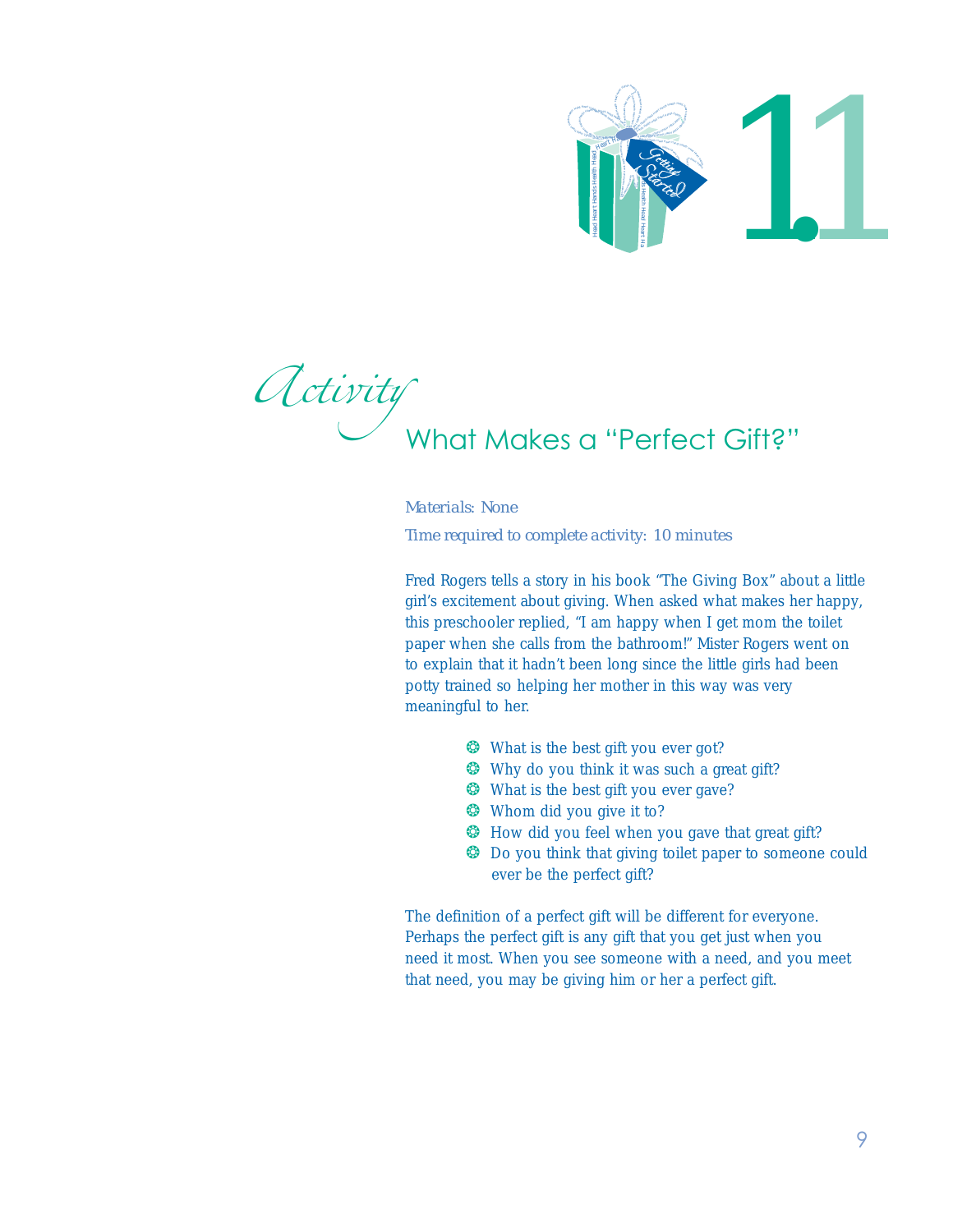

Activity<br>A "Perfect Gift" Finger Play

*Materials: None Time required to complete activity: 5 minutes*

Here's a box (*make square with 2 index fingers*) And here's a bow (*but circles on top of square with 2 index fingers*) What's inside, I do not know (*open hands and shake head*)

(REPEAT FIRST THREE LINES.)

Let's open it and see (*pull stuff out of imaginary square with both hands*) Together you and me (*point back and forth to someone else with index fingers*) Let's open it and see (*repeat actions from above*) What the perfect gift must be (*materials: None*<br> *Materials: None*<br> *Materials: None*<br> *Here's a box (make square with 2 index fingers)*<br>
And here's a box (*make square with 2 index fingers*)<br>
And here's a bow (*but circles on top of square with Hand*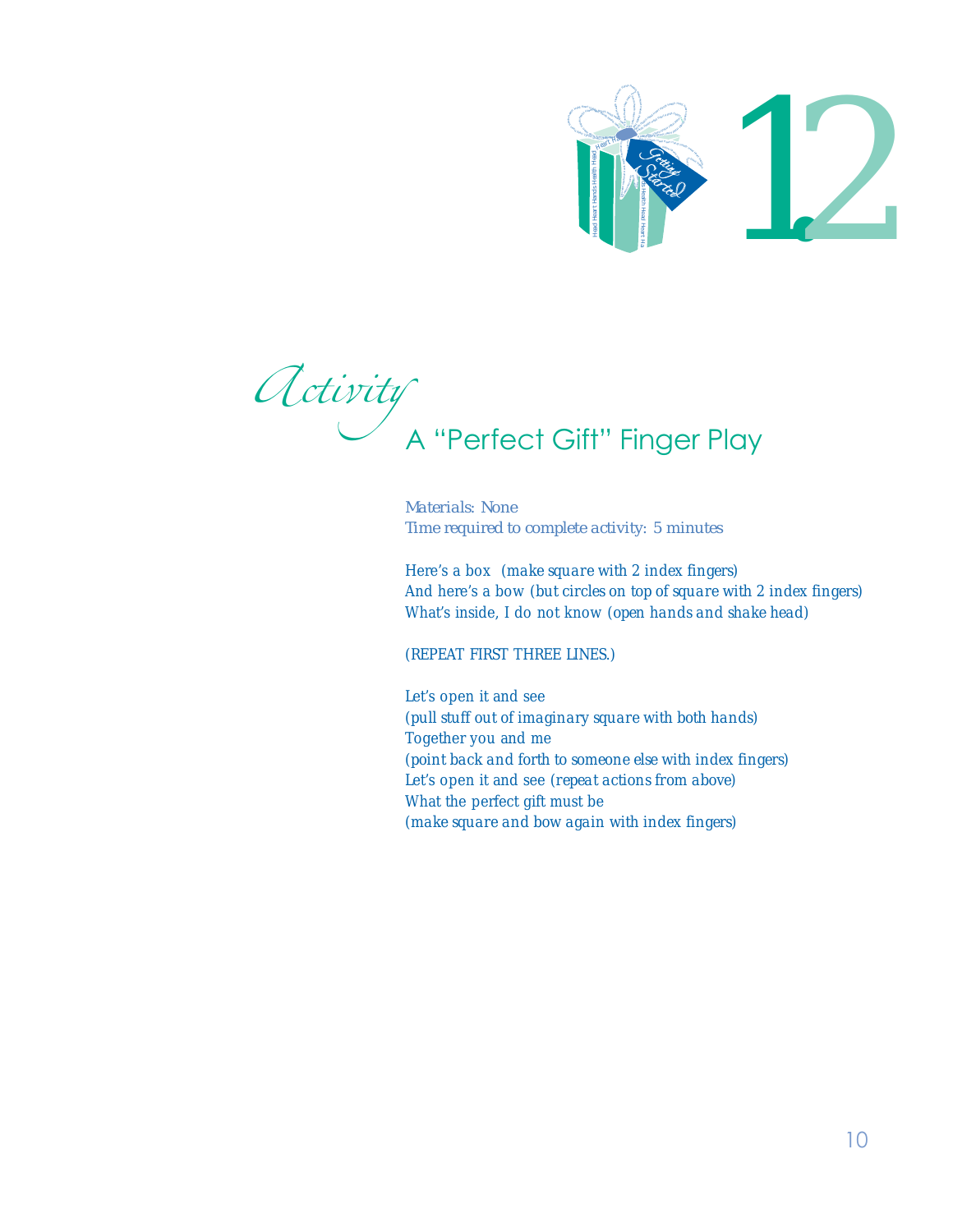

Activity<br>"Opening The Perfect Gift" Finance School and The Perfect of the School and The Perfect of the perfect of the perfect and needed it?<br>The perfect gift is any when you need it. Giving Hand Head Head Head Head Head Head Health Hand Head Head Health Han

*Materials: Gift wrapped roll of toilet paper Time required to complete activity: 5 minutes*

After the class has had a chance to guess what is in the perfect gift bag, open it. Inside is a roll of toilet paper.

- ❂ Do you agree that toilet paper is a perfect gift?
- ❂ Could toilet paper ever be the perfect gift? When? (Would it be the perfect gift if you were in the bathroom and needed it?
- ❂ The perfect gift is any gift that someone gives you just when you need it. Giving the perfect gift means that you have the ability to give someone just what they need—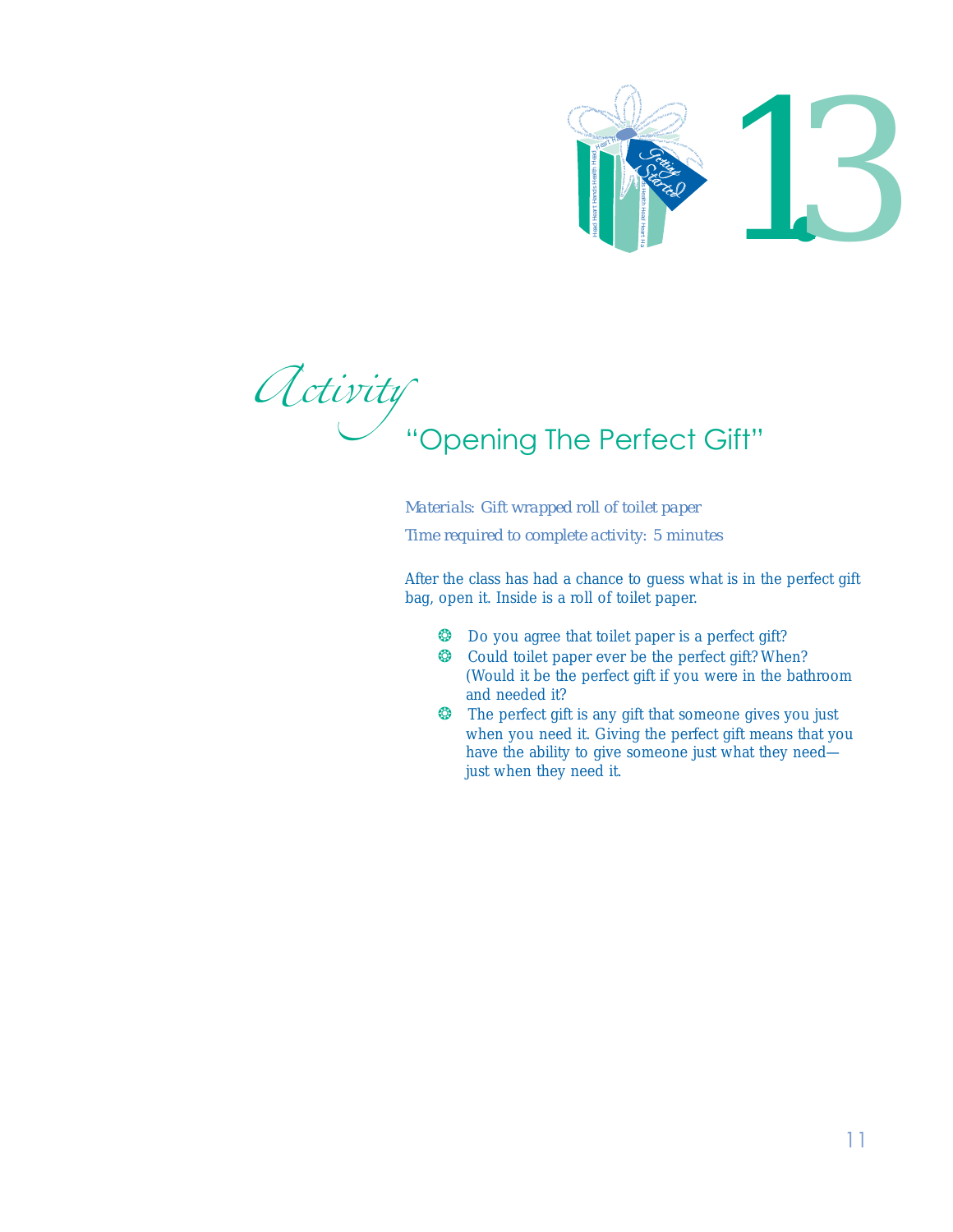

 *"Give what you have. To someone it may be better than you dare think."* – Henry Wadworth Longfellow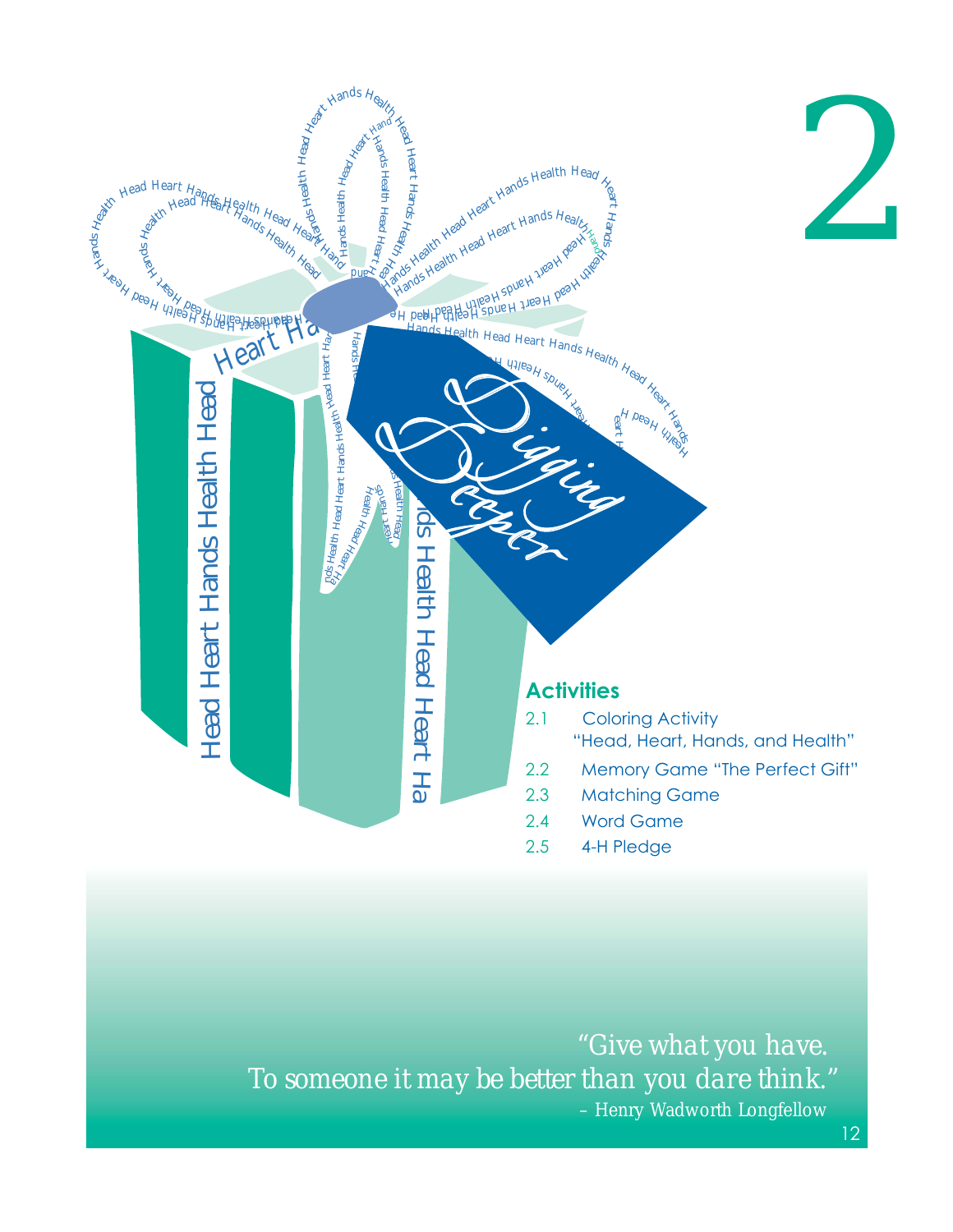

Activity<br>"Head, Heart, Hands, and Health"

*Materials: "Head, Heart, Hands, and Health" handouts (See pages 14-17) Time required to complete activity: 5-10 minutes*

Use the hand out pictures to ask the group "What would be the perfect gift for the person in this situation?" After the class has discussed what they think the perfect gift would be and what it means in the shown situations, let the children do the coloring activities. Discuss how sometimes the perfect gift doesn't come in a box. We can use the perfect gift.<br>
We can use the perfect gift of the perfect gift.<br>
We can use the perfect gift for the person in this situation<br>
discussed what they think the perfect gift<br>
means in the shown situations, let t

In 4-H, we learn about head, heart, hands and health.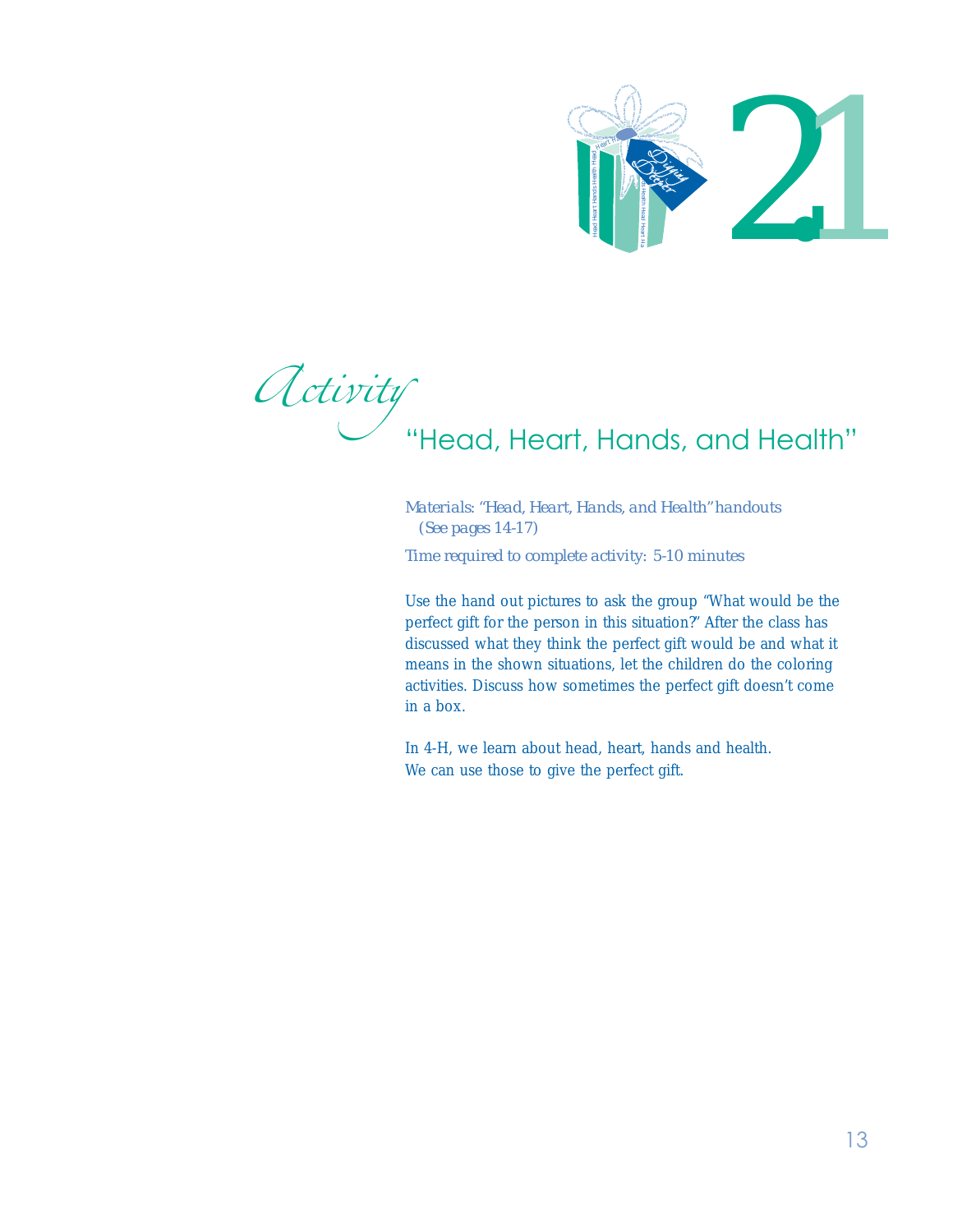### What if you see someone who needs help with homework?



### Use Your Head to Give Help.

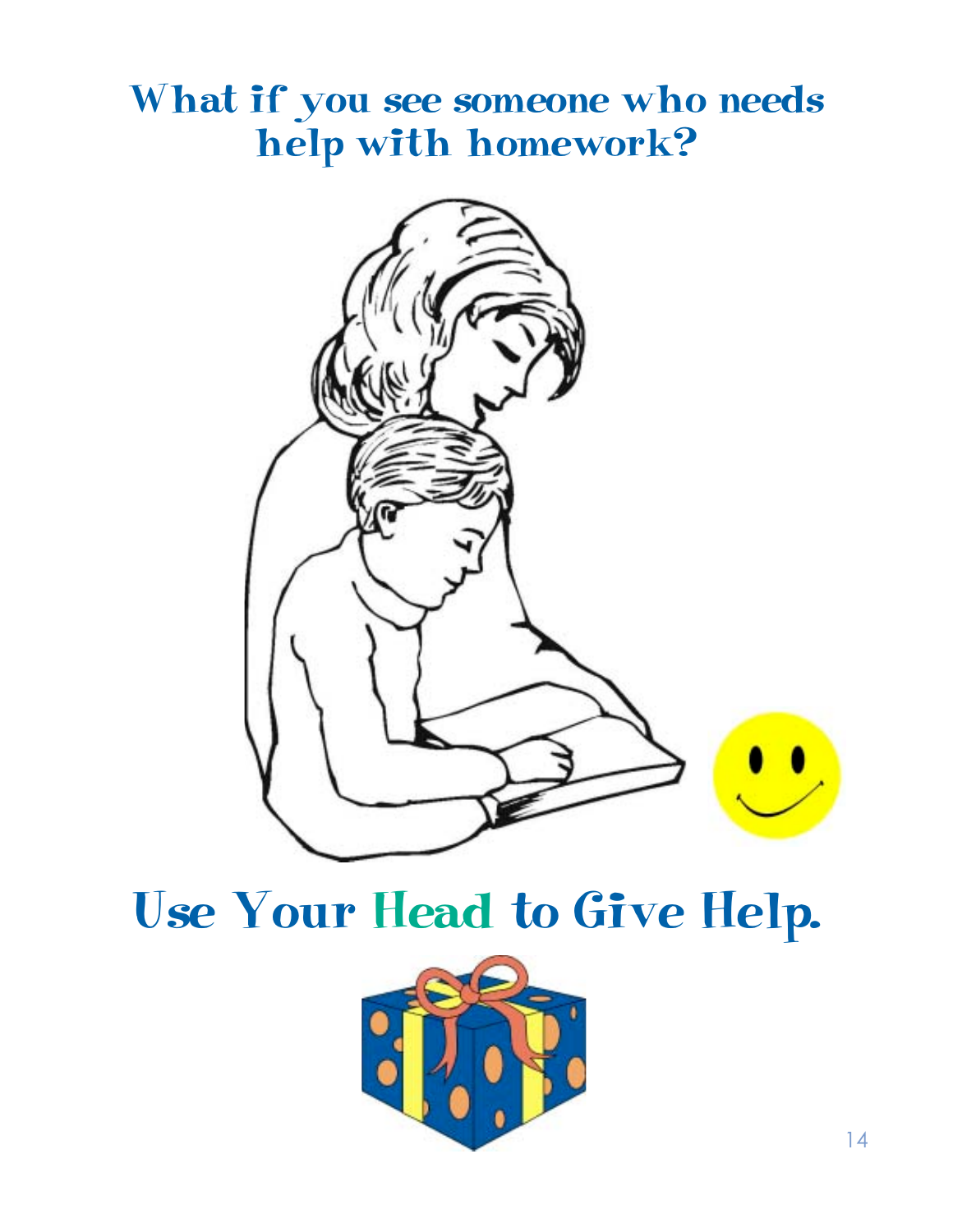### What if you see someone who is lonely?



## Open Your Heart to Give Friendship.

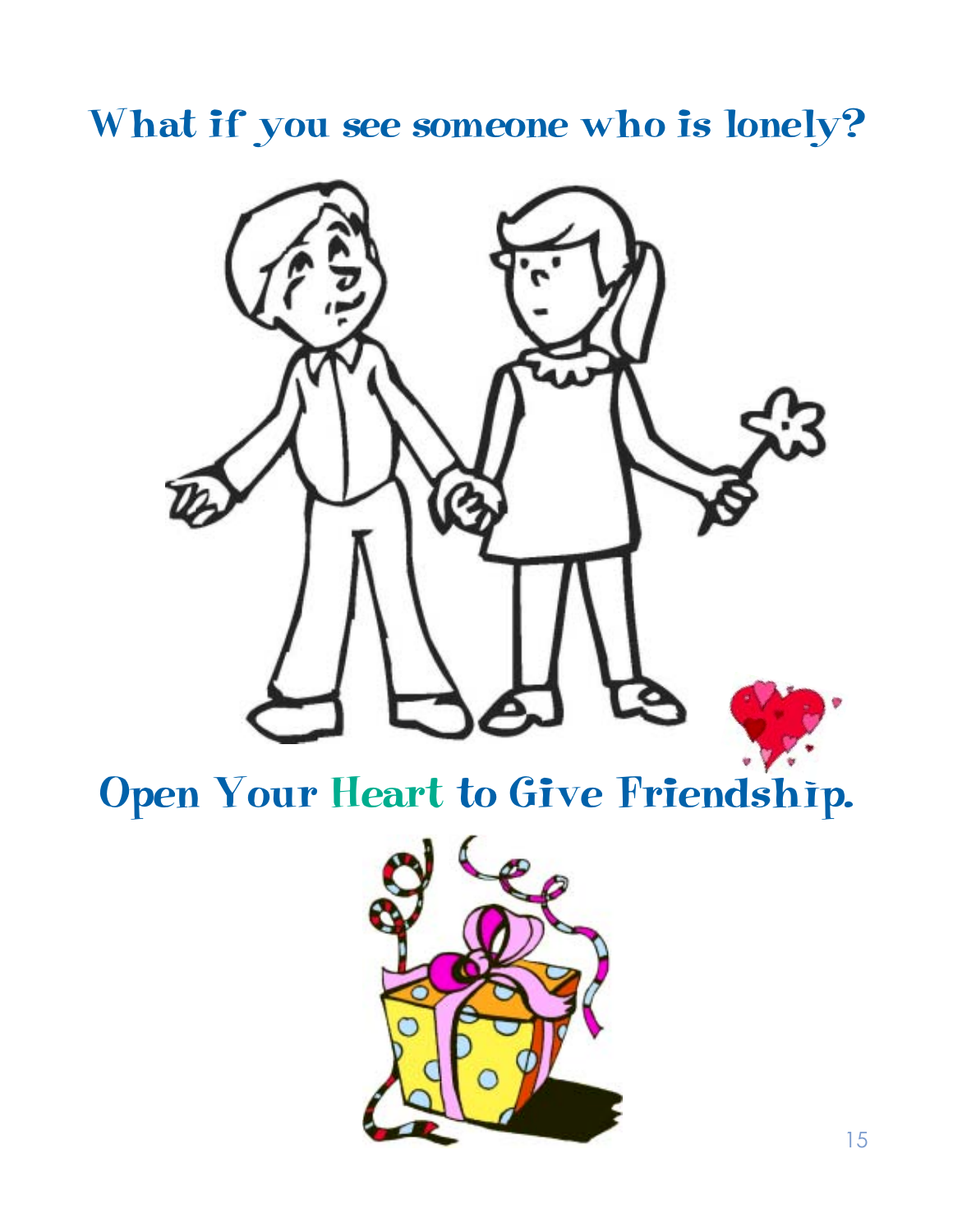What if you see someone's garden dying?





## Stretch Out Your Hands to Give Help.

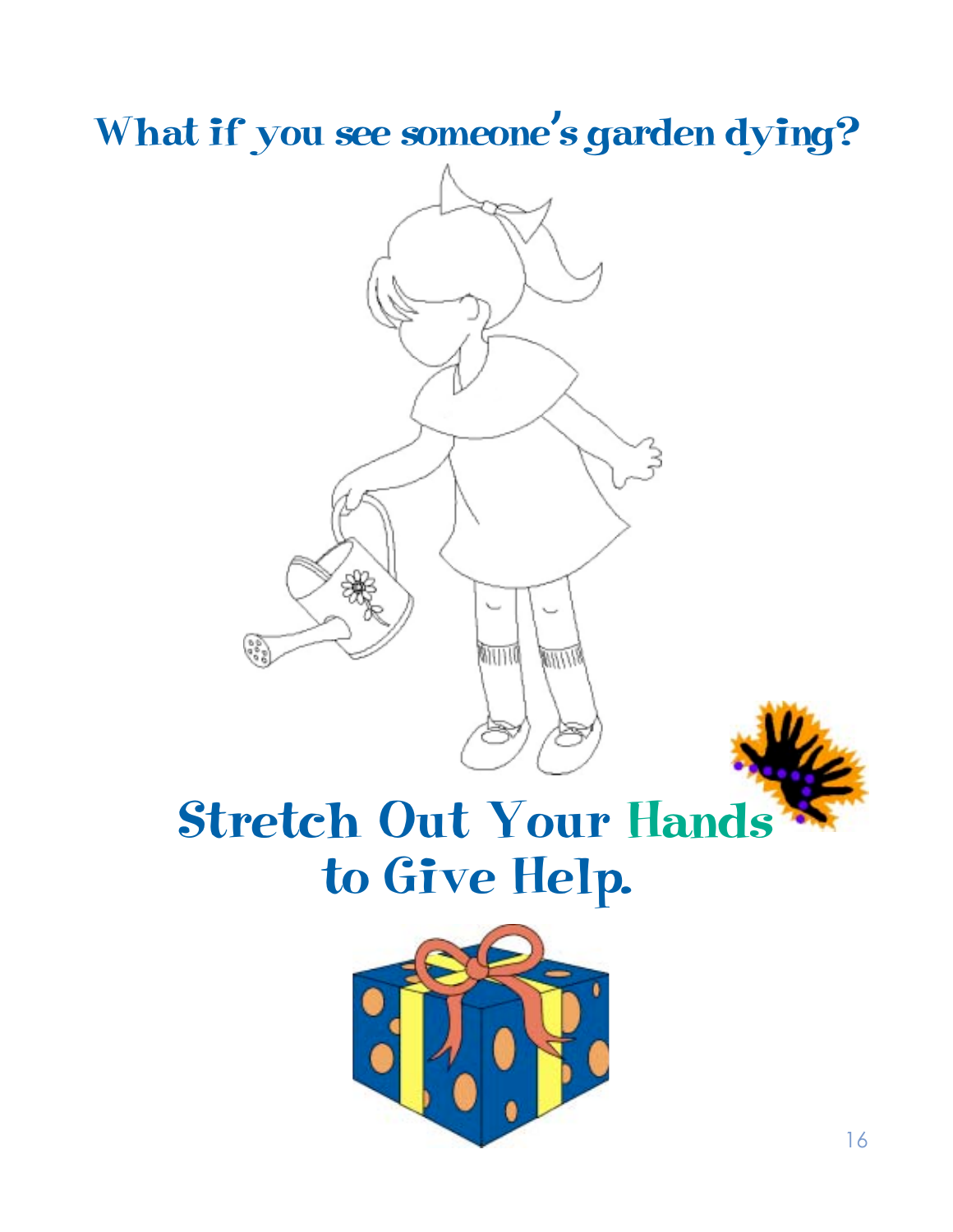### What if you see someone who needs help cleaning up?





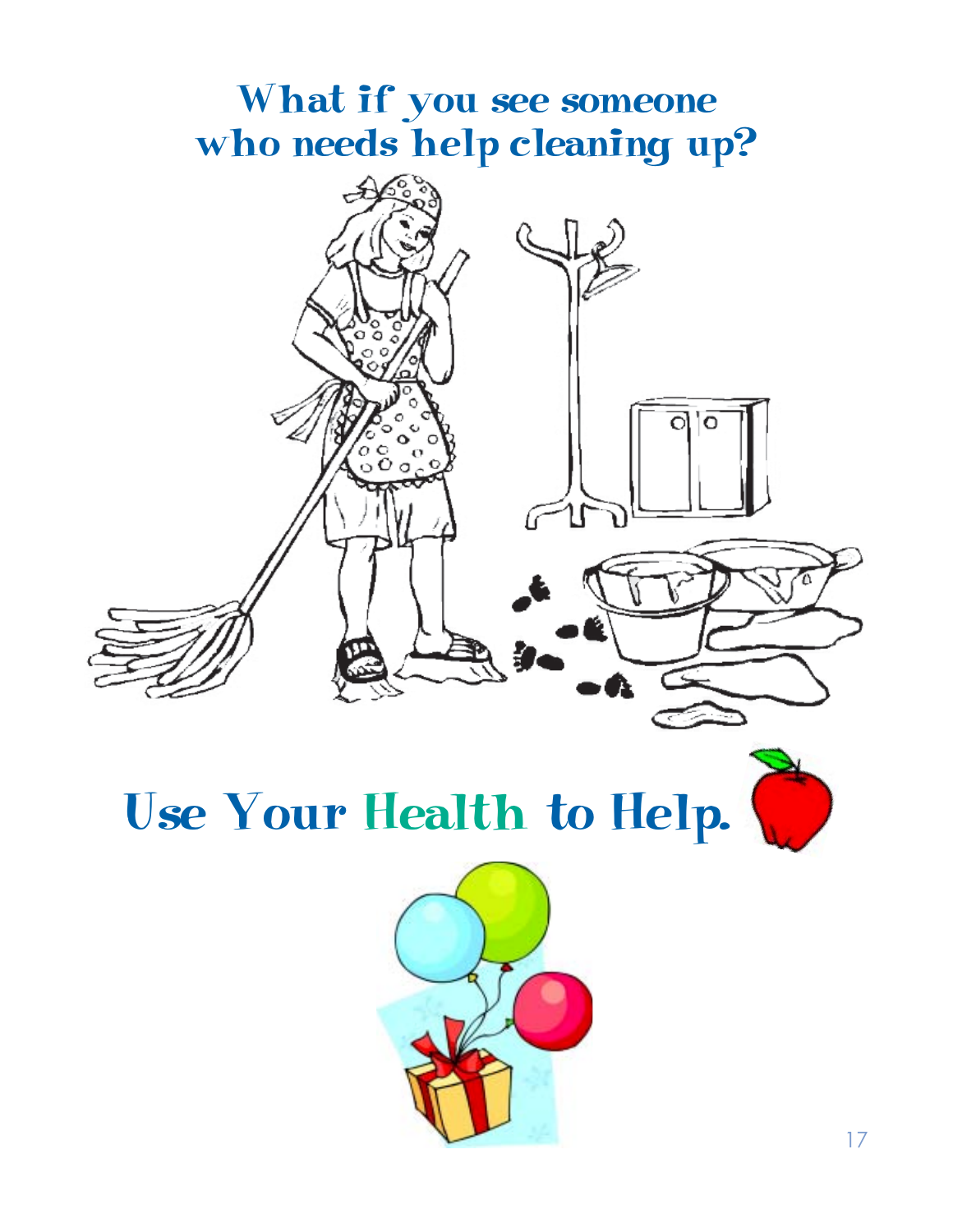

Activity<br>Memory Game – "The Perfect Gift"

*Materials: Memory Game cards. (See pages 19-20) Time required to complete activity: 5-10 minutes*

Cut out cards by trimming along black lines, keeping "Need" cards separate from "Perfect Gift" cards. Turn all "Need" cards upside down and let each child choose one or more "Need" card (depending on number of participants). Lay the corresponding "Perfect Gift" cards out for children to take turns choosing which card(s) show something that will meet the need expressed on their card(s). When all cards have been chosen, have each child show the pairs he/she matched and why the cards went together. Memory Game -"The Perfect C<br>
Materials: Memory Game cards. (See pages 19-20)<br>
Time required to complete activity: 5-10 minutes<br>
Cut out cards by trimming along black lines, keeping "Need"<br>
separate from "Perfect Gift" card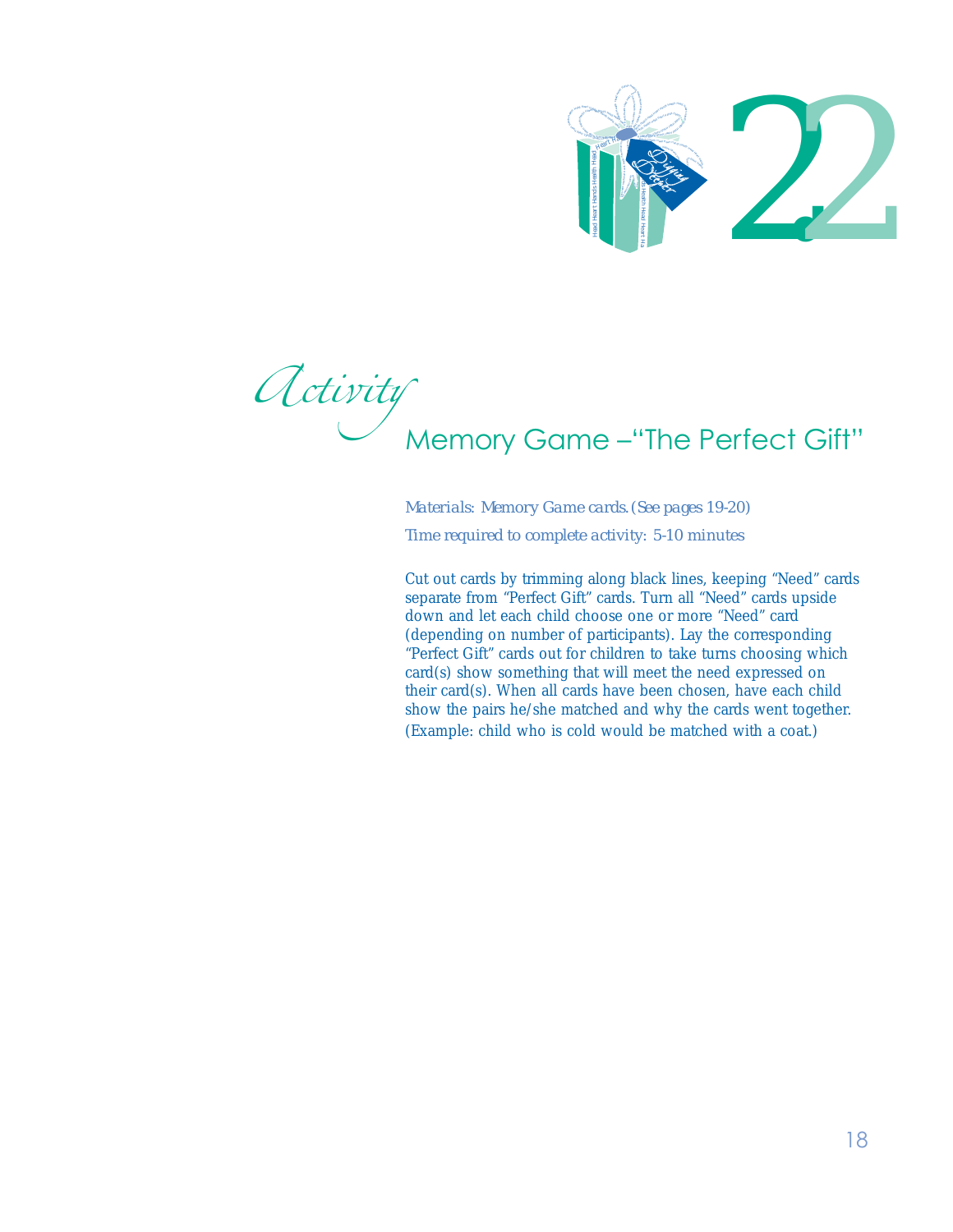### Need Perfect Gift





### Memory Game **Cards**

Cut out cards by trimming around the black border.











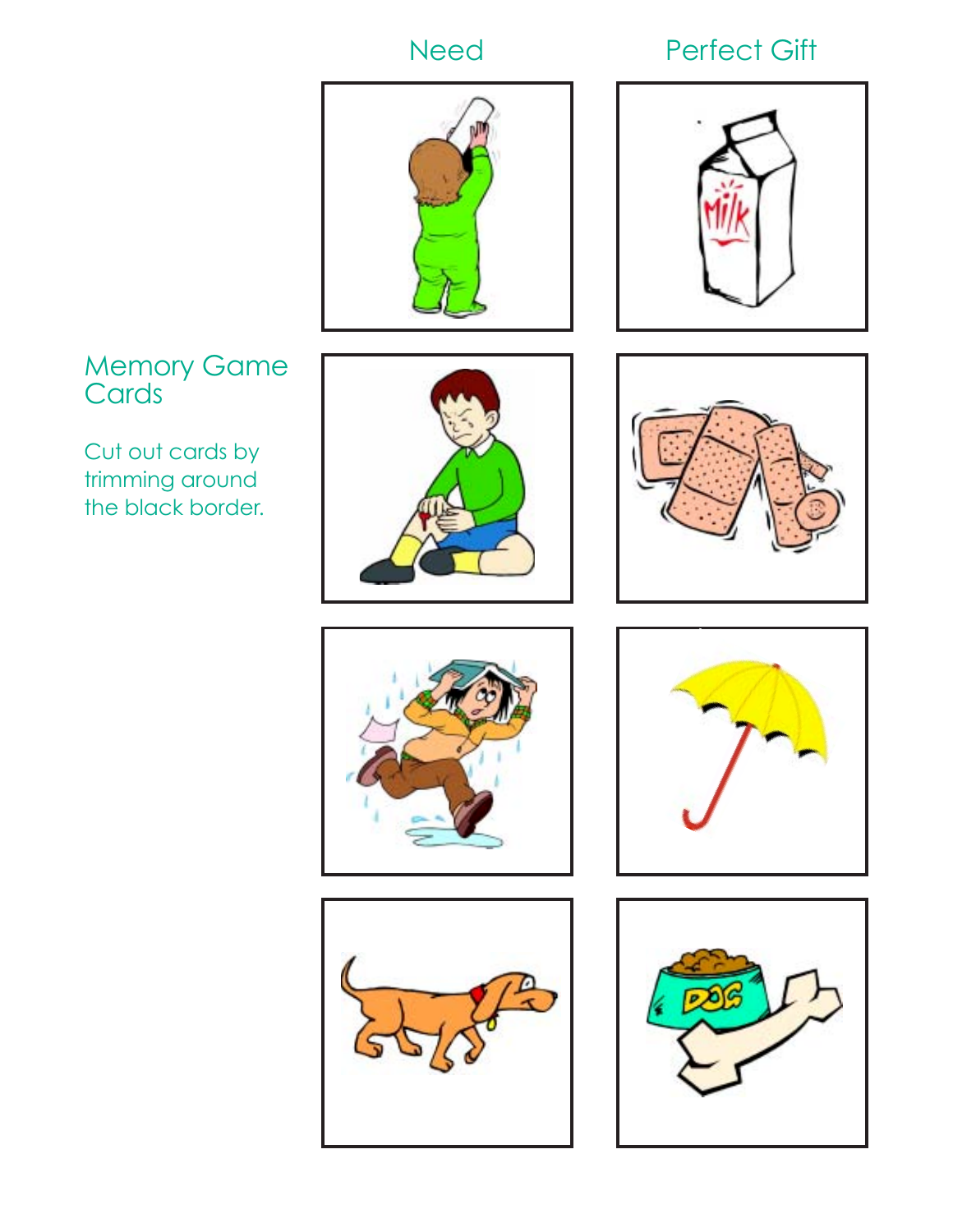### Need Perfect Gift



### Memory Game **Cards**

Cut out cards by trimming around the black border.













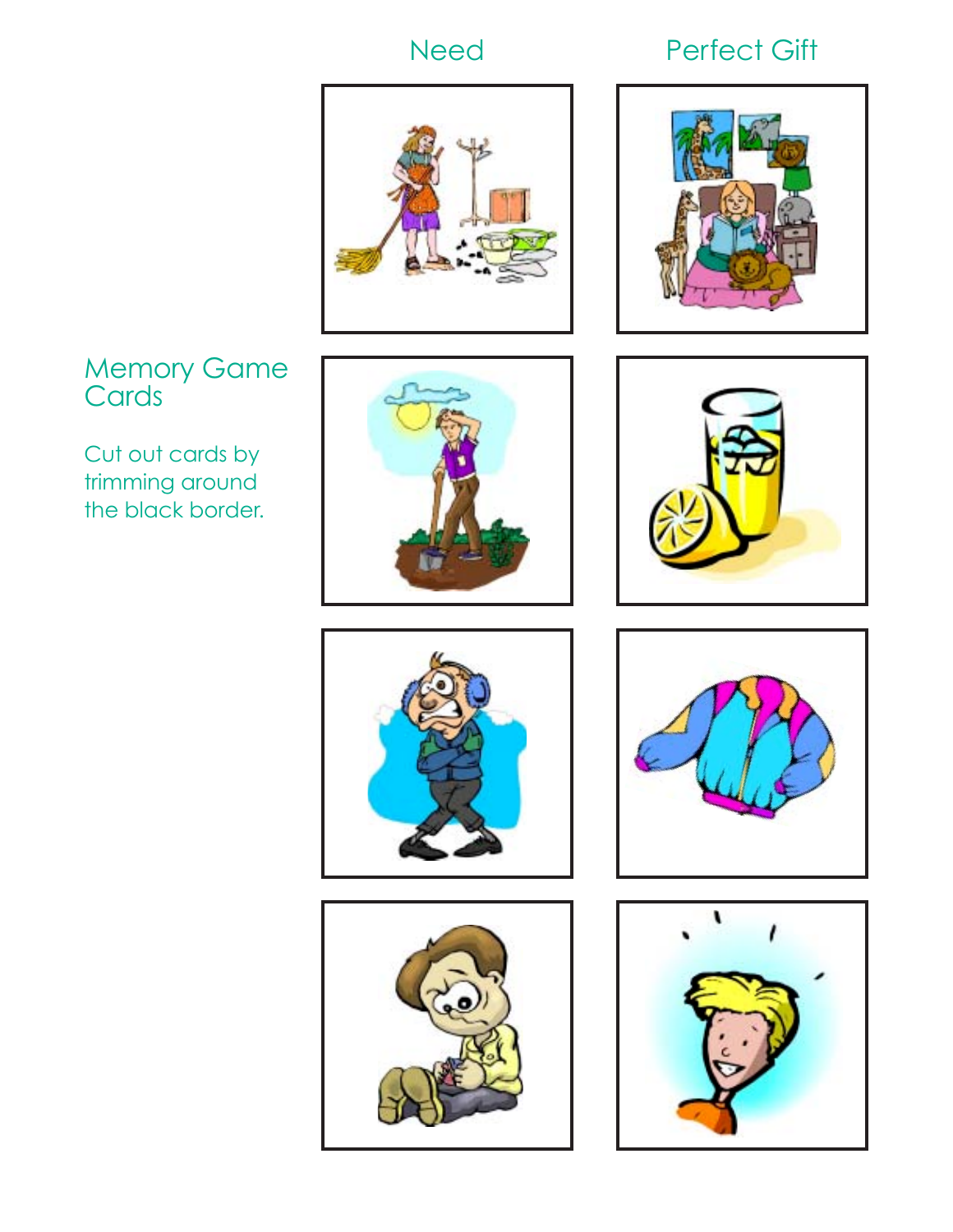

Activity<br>Matching Game

*Materials: Matching Game handout (See page 22) Time required to complete activity: 5 minutes*

This is a quicker game that carries the same message as the Memory Game. Give each child a handout and ask him/her to match a person with a need to the way he/she could meet that need.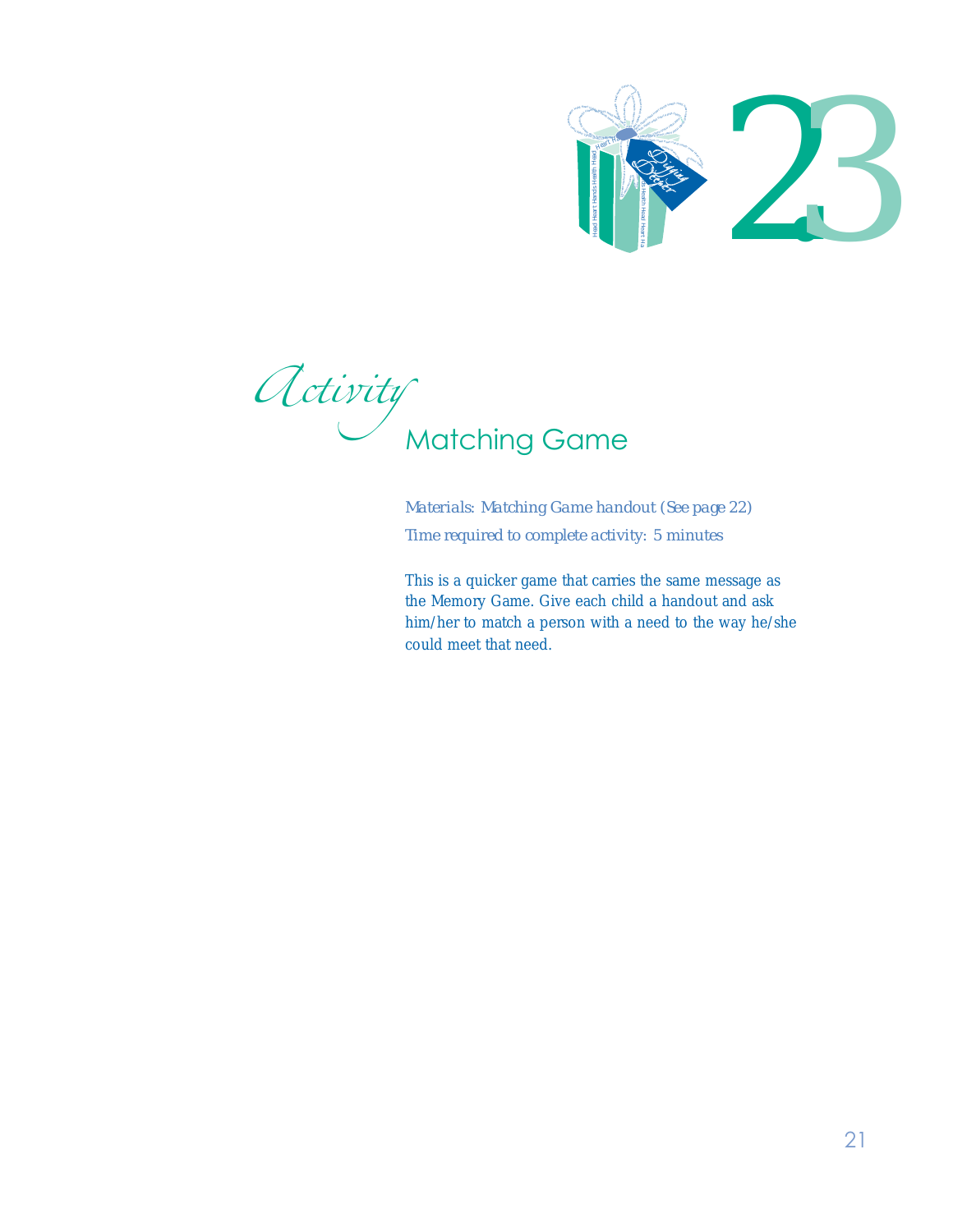Draw a line from a person with a need in the left column to a way you could help meet that need in the right column. The first one has been done for you.

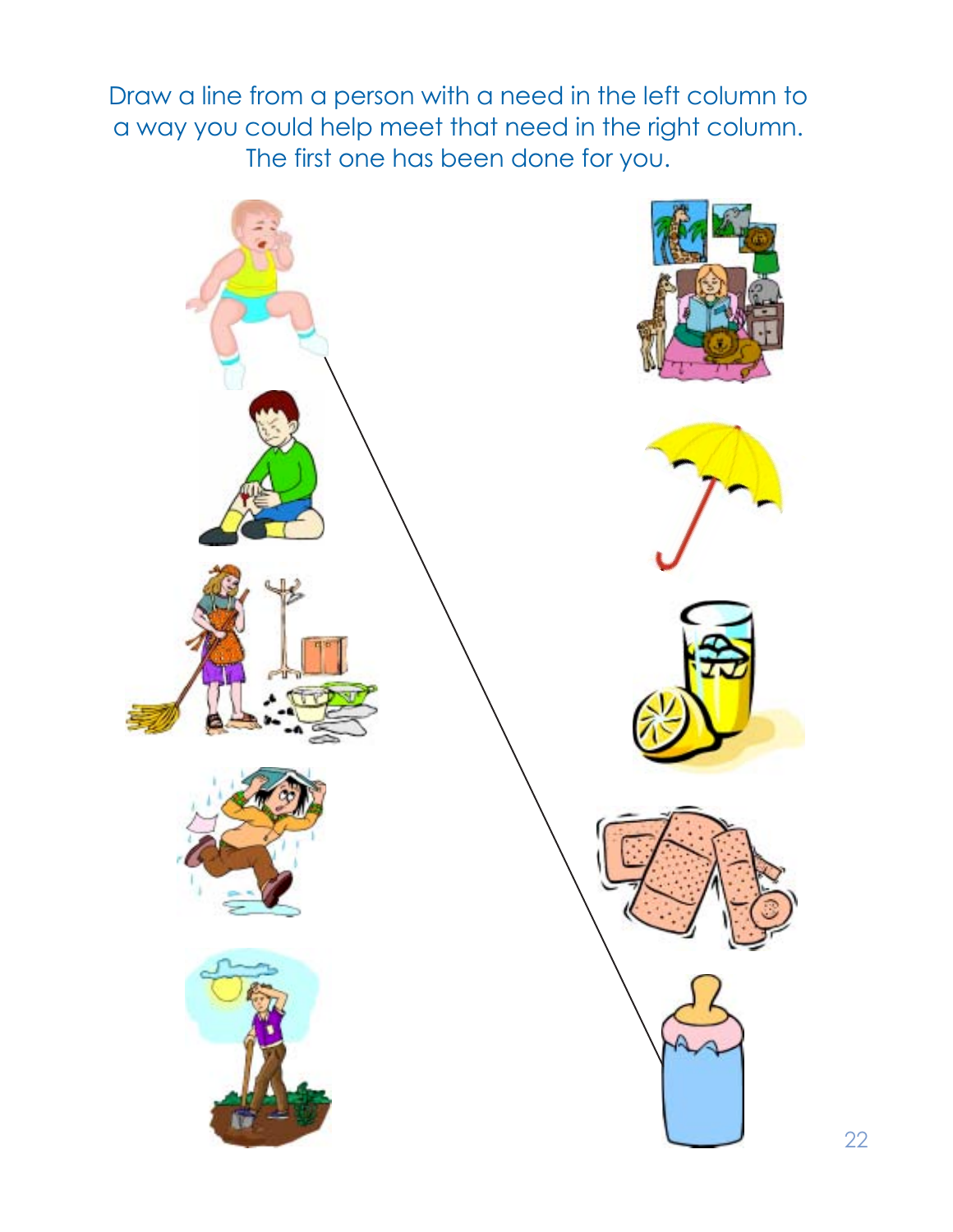

Activity<br>Word Game

*Materials: Word Game handout (See page 24) Time required to complete activity: 5-10 minutes*

This is another game to reinforce the same message. The children can look for and then talk about different ways to give.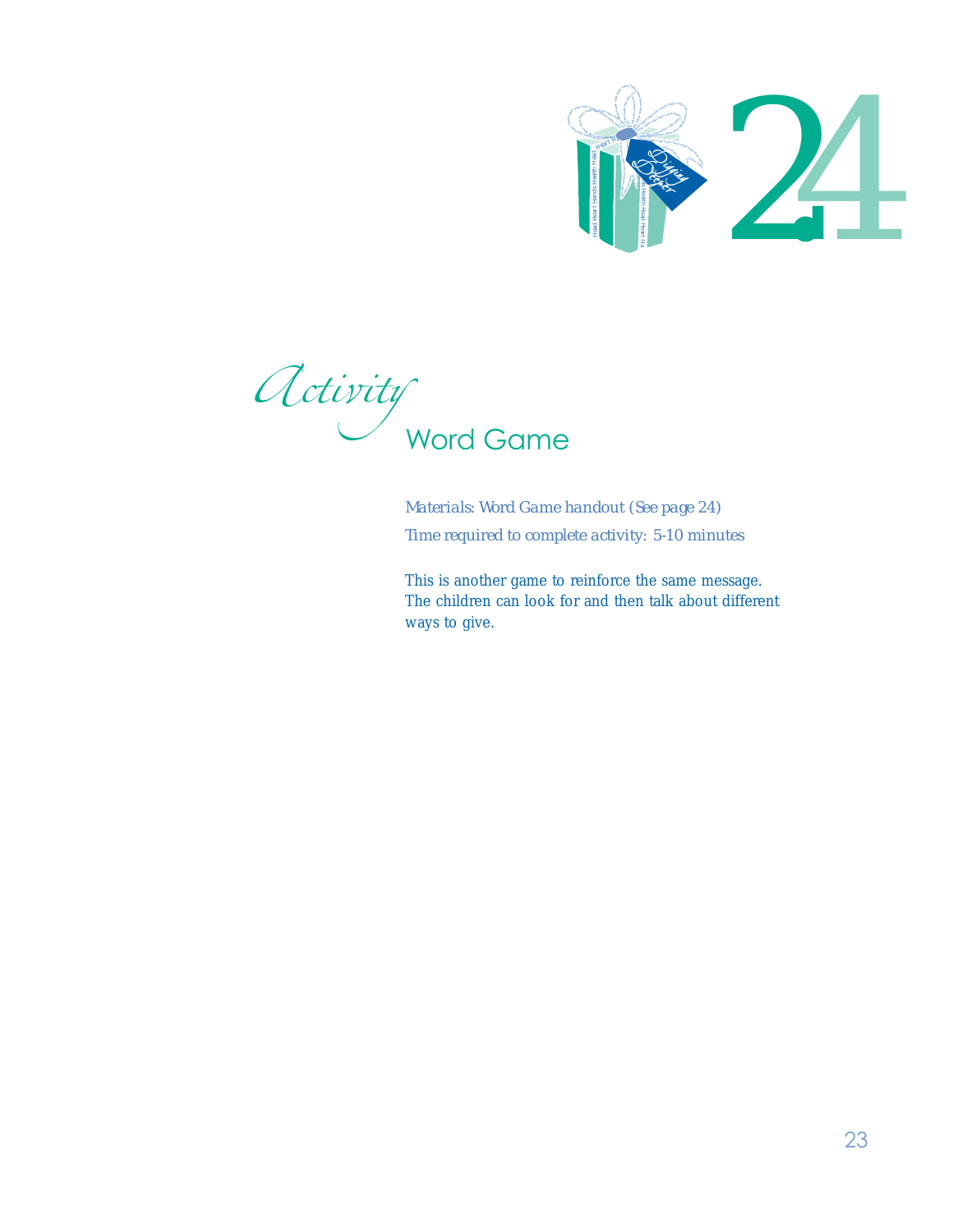### **WORD SEARCH**

In this crazy, mixed-up world, sometimes it is hard to see acts of goodness. See how many "good" words you can find in these crazy, mixed-up letters. There are 10 words hidden in the letters: some are written in order, some are upside down, and some are diagonal. There is also a bonus word not listed below? How many of the hidden words can you find?

| F | $\mathbf{R}^+$           |   | EI             | INI                 | $\mathbf{D}$ |     |   | <b>NICE</b>      |
|---|--------------------------|---|----------------|---------------------|--------------|-----|---|------------------|
| Е | A                        |   | $\overline{C}$ | $\ddot{\mathbf{C}}$ |              |     |   | <b>KIND</b>      |
|   |                          |   |                |                     |              |     |   | <b>LOVE</b>      |
|   |                          |   | P              |                     | E.           |     |   | <b>HUG</b>       |
|   | $\overline{\phantom{a}}$ |   |                |                     | C            |     |   | <b>HELPFUL</b>   |
|   | E                        | G |                |                     |              |     | G | <b>GIVING</b>    |
| S |                          |   | $\Box$         | $ \mathbf{O} $      | N            | B   | Z | <b>FRIENDLY</b>  |
|   |                          |   |                |                     |              |     |   | <b>POLITE</b>    |
|   |                          |   | K              | INI                 | $\mathbf{A}$ |     |   | <b>PLEASE</b>    |
|   |                          |   |                | EAS                 |              | EIR |   | <b>THANK YOU</b> |

**The bonus word is "smile."**

Having the right attitude is an important part of philanthropy.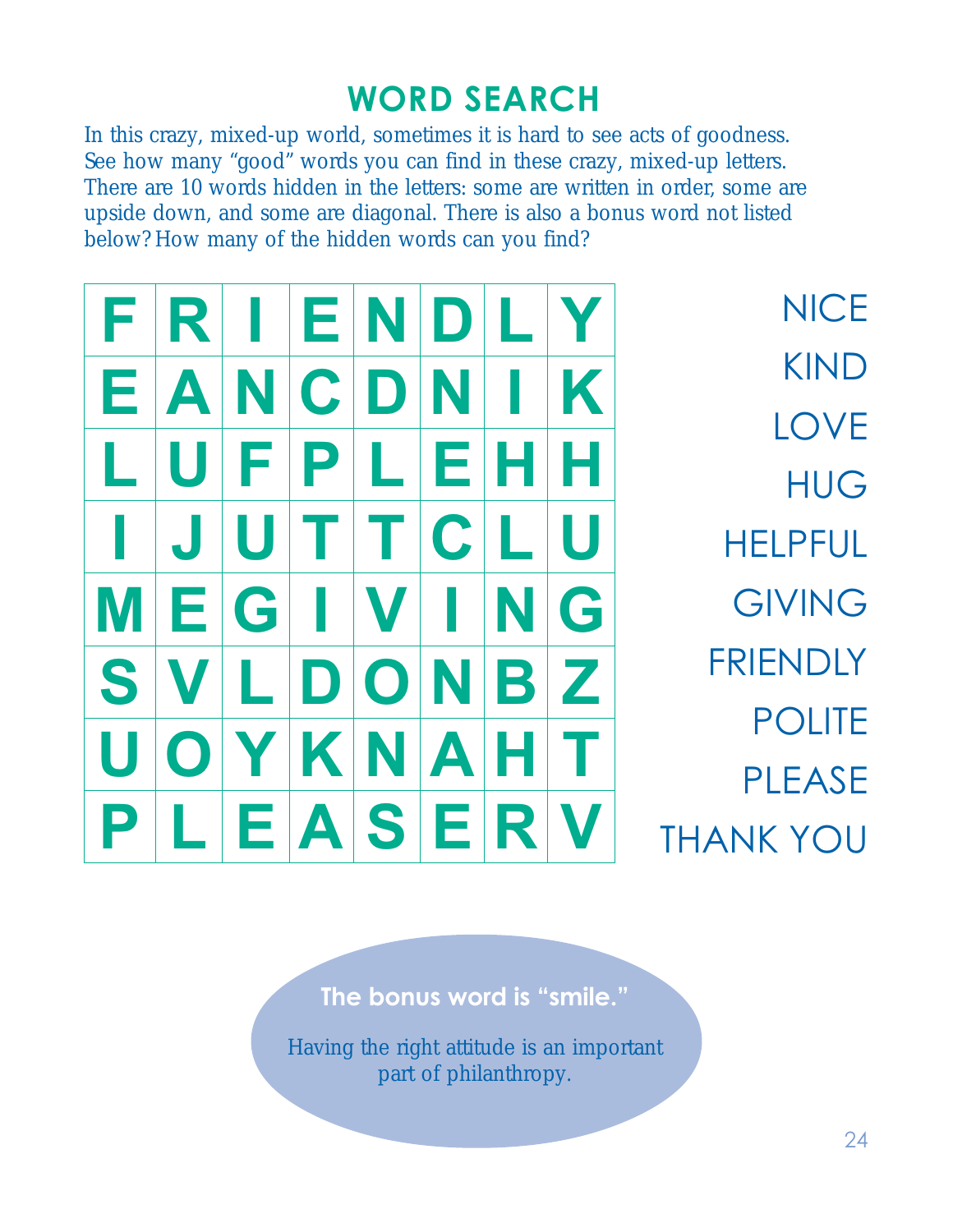

Activity<br>4-H Pledge

*Materials: None Time required to complete activity: 1 minute*

Say the 4-H Pledge with the group.

*"I pledge my head to clearer thinking, my heart to greater loyalty, my hands to larger service, and my health to better living, for my club, my community, my country, and my world."* What do the words of the 4-H Pledge mean? Head Heart Hands Health Head Heart Ha

Sometimes when we say things that we have memorized, we stop thinking about what the words mean.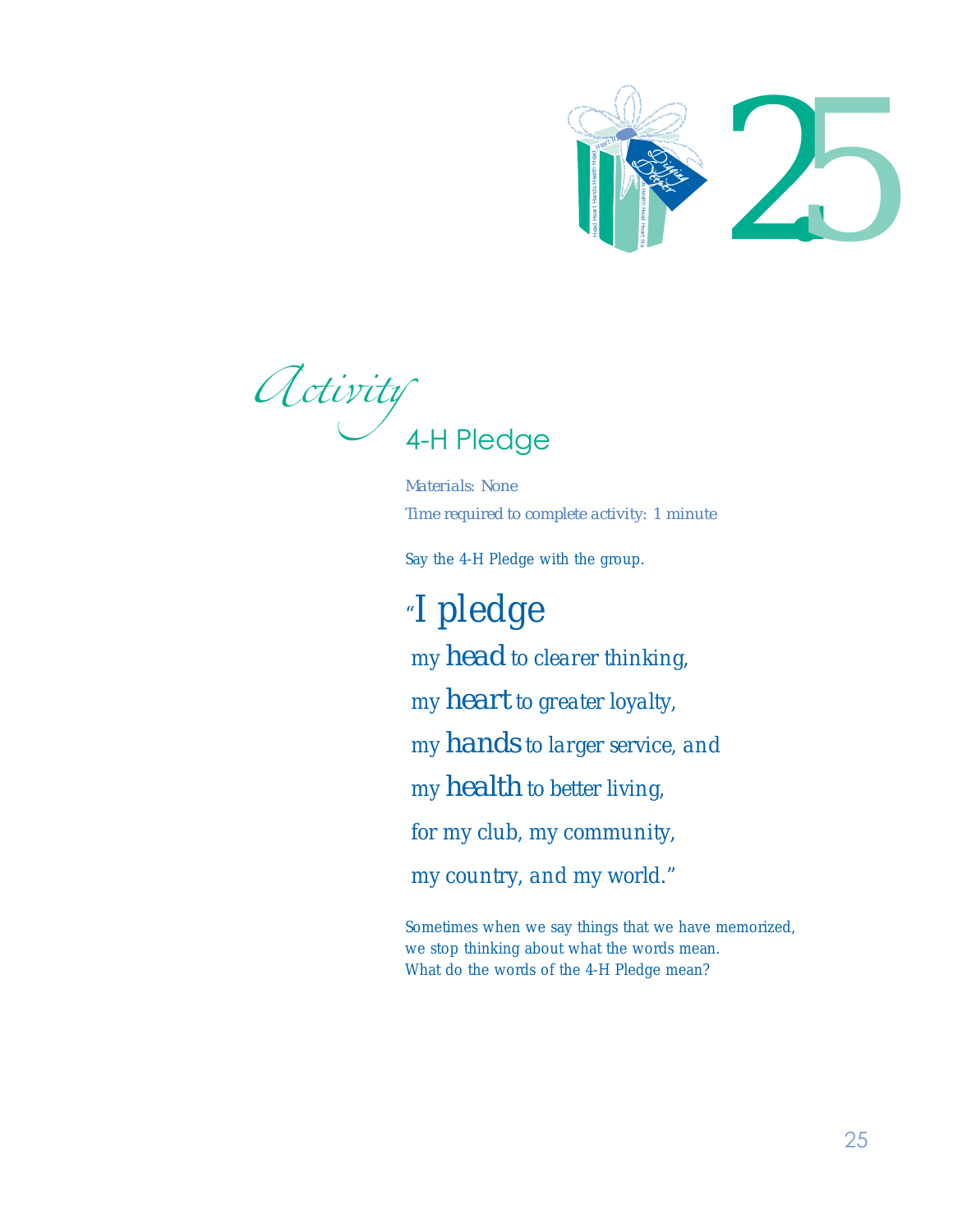

 *"The heart that gives gathers."* – Unknown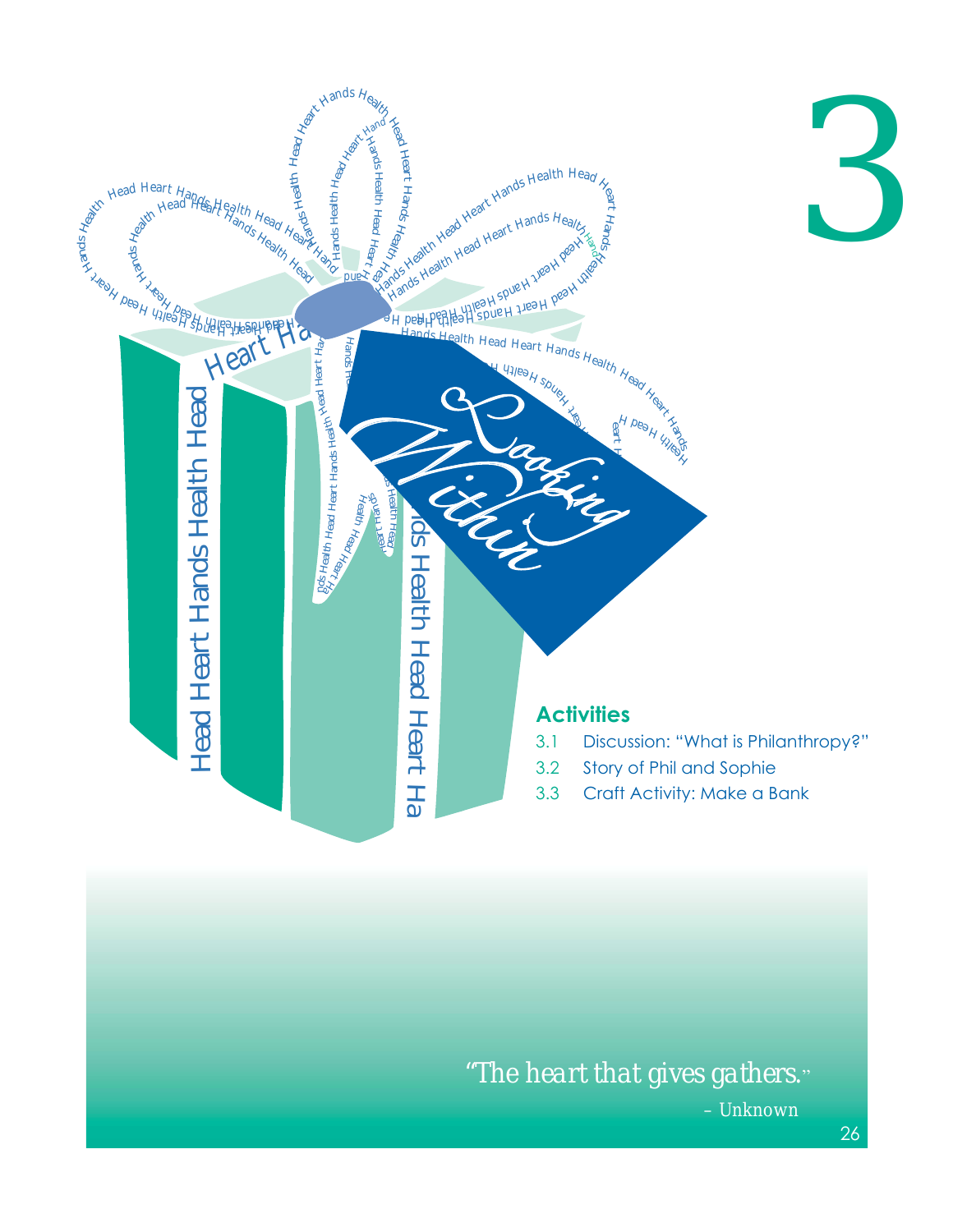

Activity<br>"What is Philanthropy?"

*Materials: "Philanthropy" and "Philanthropist" word cards (See page 28) Time required to complete activity: 5 minutes*

Say the words "philanthropy" and "philanthropist" and show the cards. Ask if anyone knows what the words mean. After the group discusses the words, explain that philanthropy is defined as "love of mankind" and a philanthropist is a person who Englished the needs of others.<br>
What is Philanthropy" and "Philanth (See page 28)<br>
Time required to complete activity:<br>
Say the words "philanthropy" and "The cards. Ask if anyone knows what<br>
group discusses the words, expl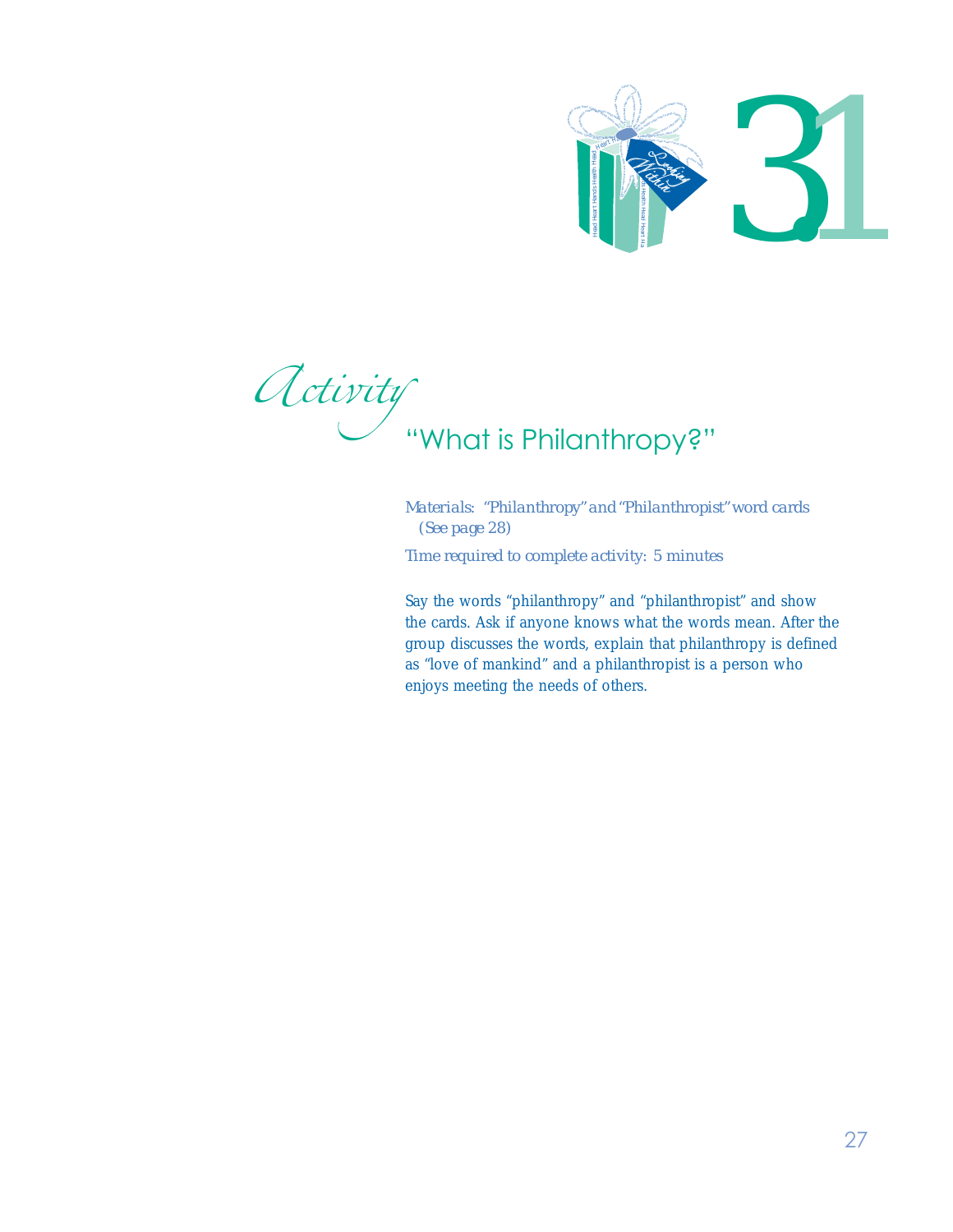

Philanthropist  $\overline{\mathbf{C}}$ 

28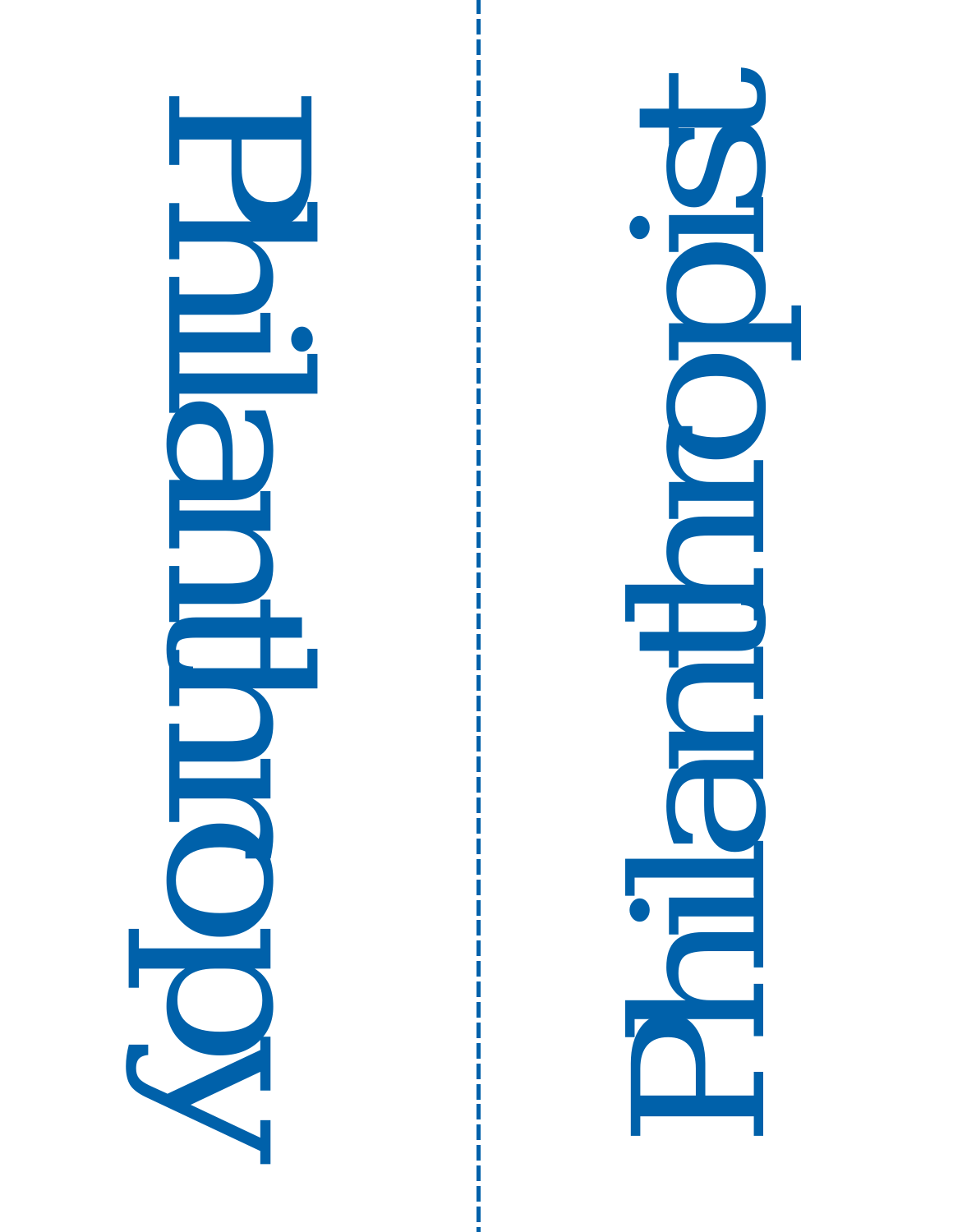

*Activity*<br>Story of Phil and Sophie

*Materials: Poem and coloring page with poem and picture to color (See page 30) Time required to complete activity: 15 minutes*

Read the poem below about two children named Phil and Sophie. They learn about philanthropy when they collect money for friends who have had a fire in their home. Have you ever given something to someone who needed it? How did you feel when you gave such a gift? How did the person feel that received the gift? Color the picture and put it on your refrigerator. The next time you hear about a family who has a need, remember how important it is to help to meet that need. **And the happiness of the from sharing the happines of the happines of the happines of the happines from sharing their things.** And the happines that comes from sharing their thing when they colled the population with the

*This is the story of Phil and Sophie Who never heard of "philanthropy," Heard of words like "give" and""share," And "help out" people everywhere.*

*This is the story of Phil and Sophie, They don't know about philanthropy, They learned a lot when their classroom joined To help a family, just by saving their coins.*

*It seems the family's house burned down, They lost all their clothes, not a sock was found, Phil and Sophie's class saved pennies and dimes, And bought socks and shoes- the popular kind.*

*So goes the story of Phil and Sophie, Who can't even say "philanthropy," But know the joy that kindness brings,*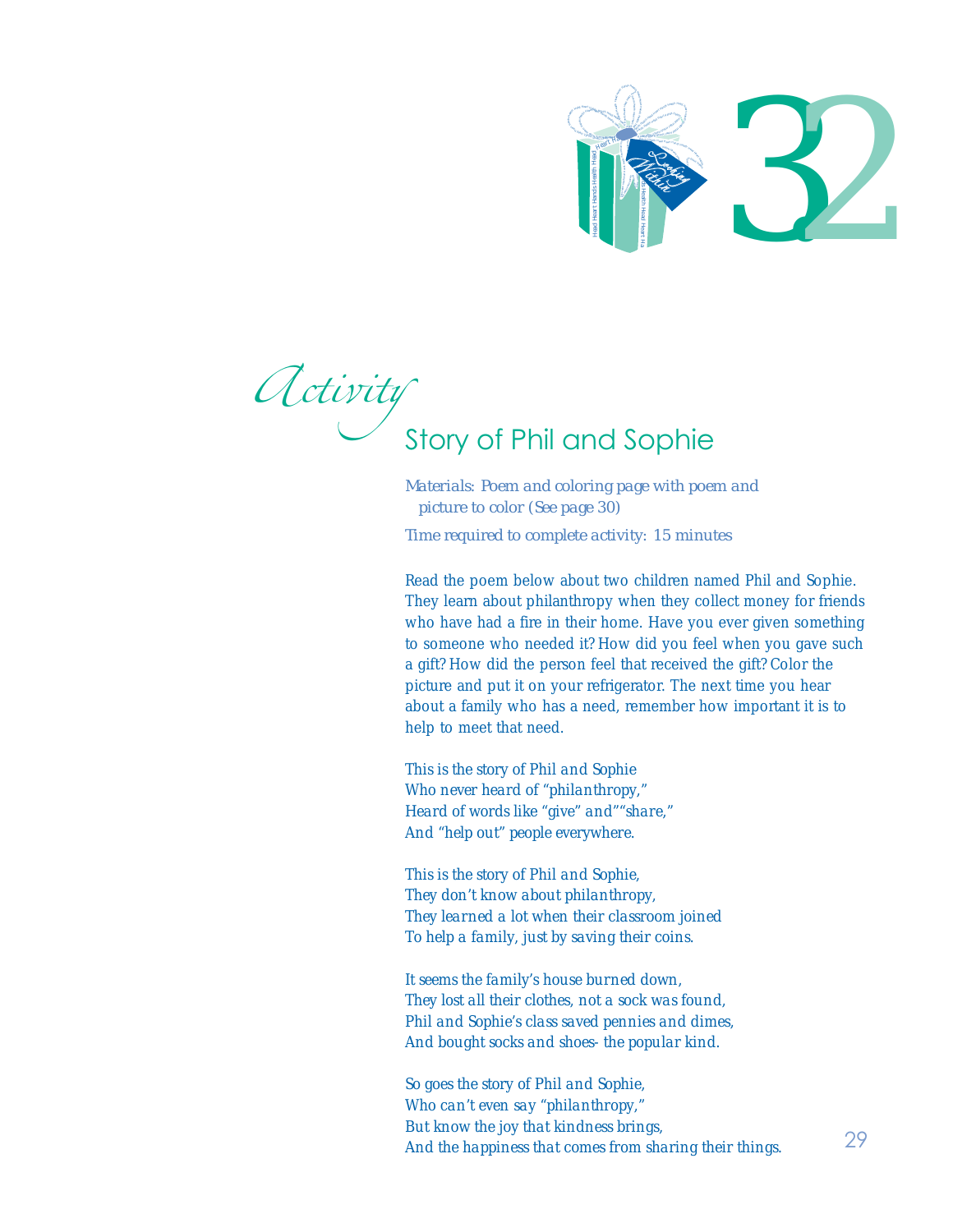

### **Story of Phil and Sophie**

This is the story of Phil and Sophie Who never heard of "philanthropy," Heard of words like "give" and""share," And "help out" people everywhere.

This is the story of Phil and Sophie, They don't know about philanthropy, They learned a lot when their classroom joined To help a family, just by saving their coins.

It seems the family's house burned down, They lost all their clothes, not a sock was found, Phil and Sophie's class saved pennies and dimes, And bought socks and shoes- the popular kind.

So goes the story of Phil and Sophie, Who can't even say "philanthropy," But know the joy that kindness brings, And the happiness that comes from sharing their things.

 $\overline{\phantom{0}}$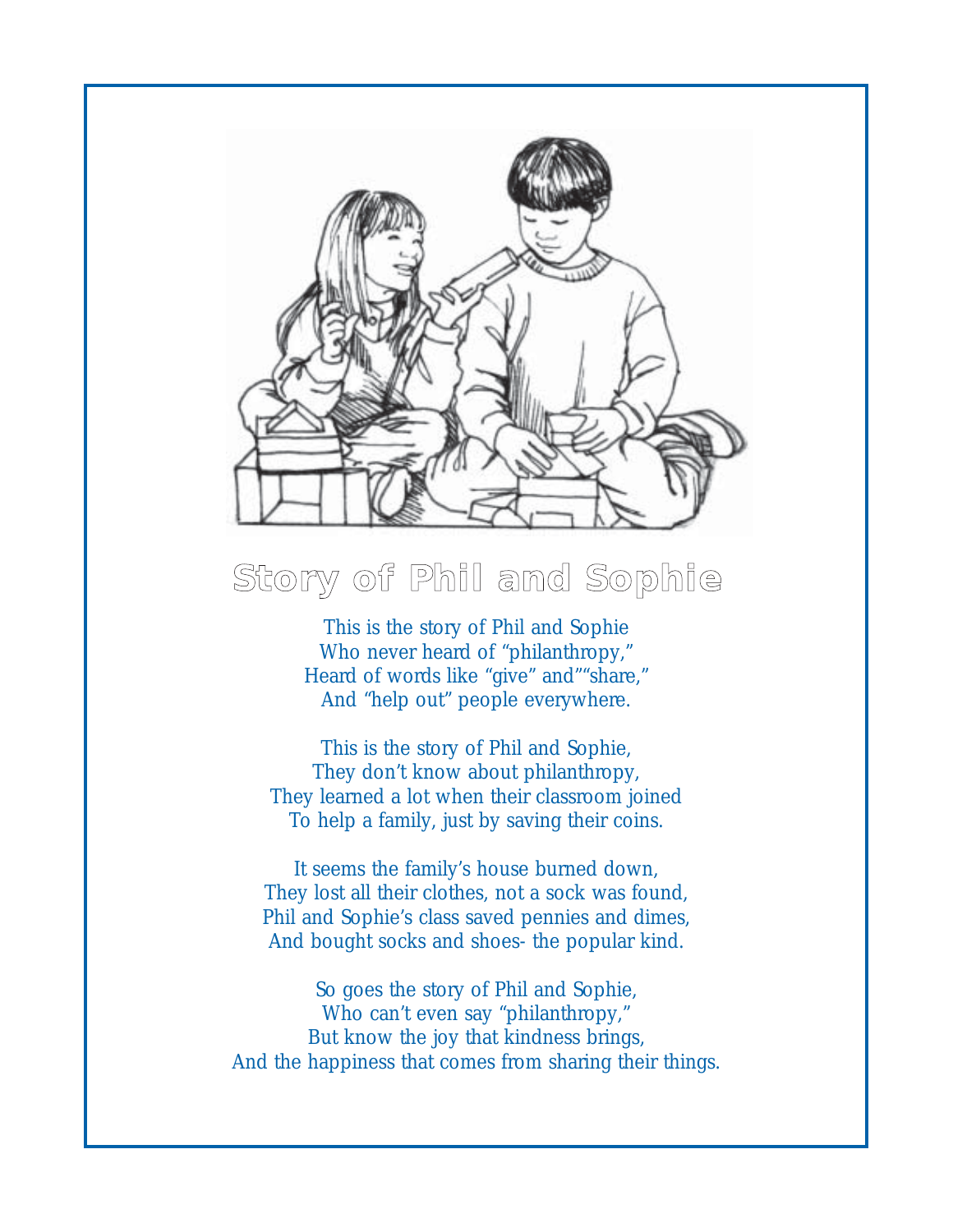

Activity<br>Make a Bank

*Materials: Coffee can, glue, construction paper, scissors, crayons, markers, glitter, and other desired craft supplies, local newspaper, saved coins*

*Time required to complete activity: 20 minutes to make bank, ongoing after that*

Make a bank out of the coffee can and craft supplies. Begin saving coins and talk about giving them away. What do you think is a good percentage of your money to put in the bank? Should you just save the amount that is easy for you or should you really save some of the money that you would like to use for yourself?

After you have saved some money, read your local newspaper together and look for a story about a family who has a need for help. Send your money to the family.

Talk about how it feels to give money away to people you don't even know. After giving, do you get a thank you from the family? Thank you cards always make the gift giver feel appreciated, but people with tragic needs may not remember to say thank you. The good feeling you have about giving should not be based on a "thank you." Your good feelings should be based solely on the fact that you gave.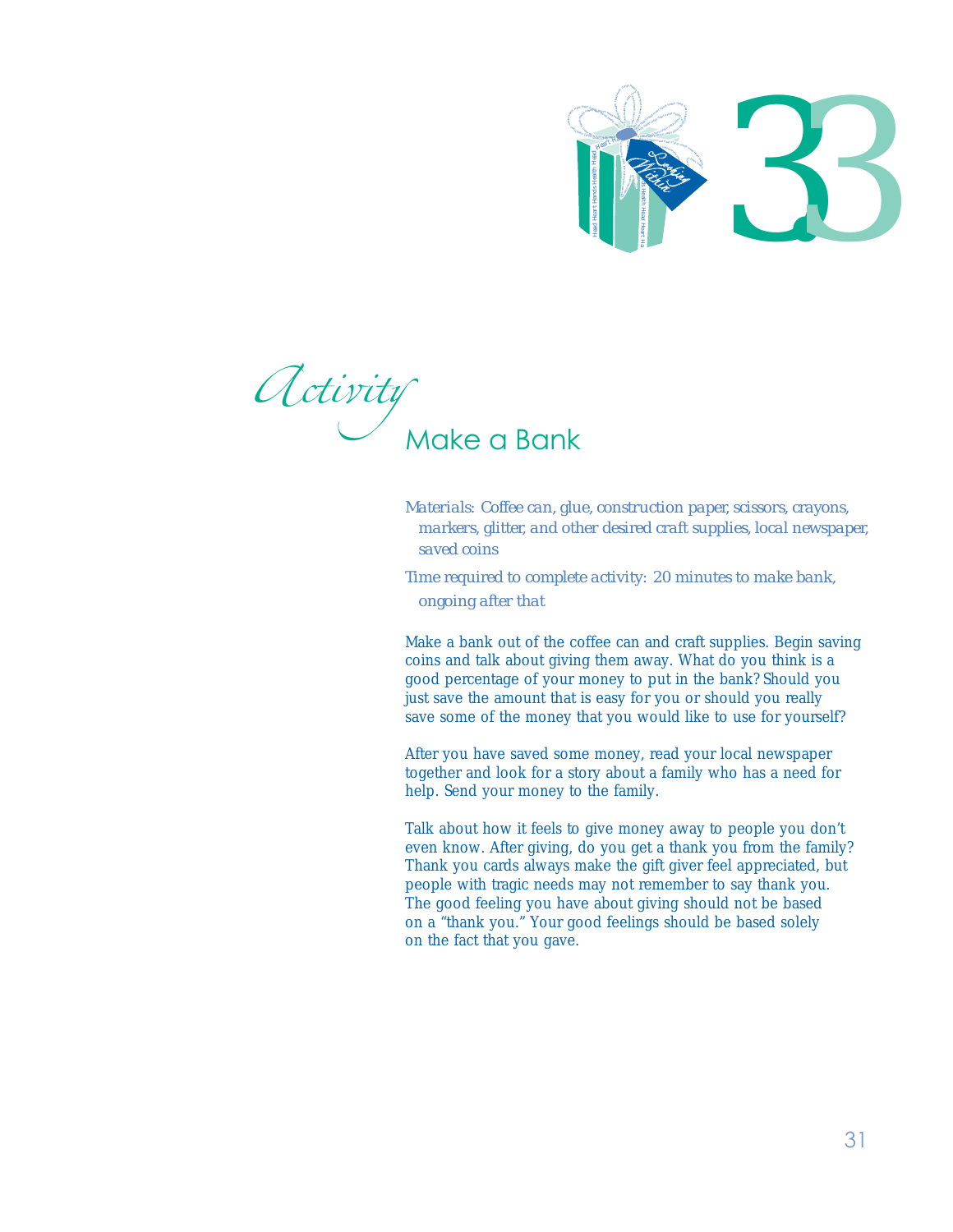

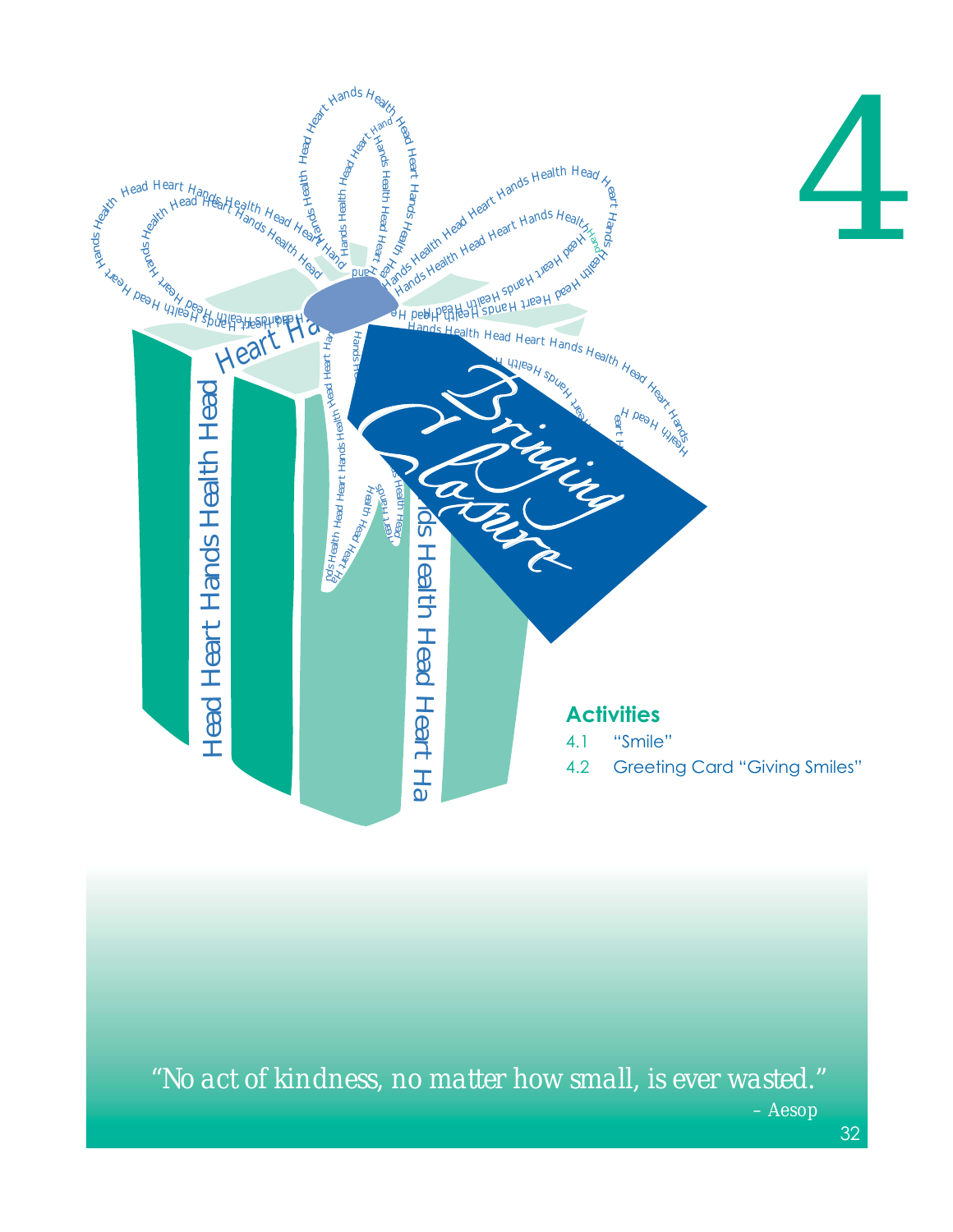

Activity

*Materials: Your face Time required for activity: 1 minute Time required to do what activity says: A lifetime*

Have you ever given a gift that you didn't want to give? Have you ever grumbled and complained because you had to give him/her a gift? Is a smile an important part of giving? I think so. When you give a gift in a selfish or angry way, your giving is not truly philanthropic. A philanthropist loves to give.

The next time you give a gift, look at your face in the mirror. Are you happy that you are giving this gift? If not, think about why you are giving and how you can change your motive. The old saying is that it is better to give than to receive. Do you agree?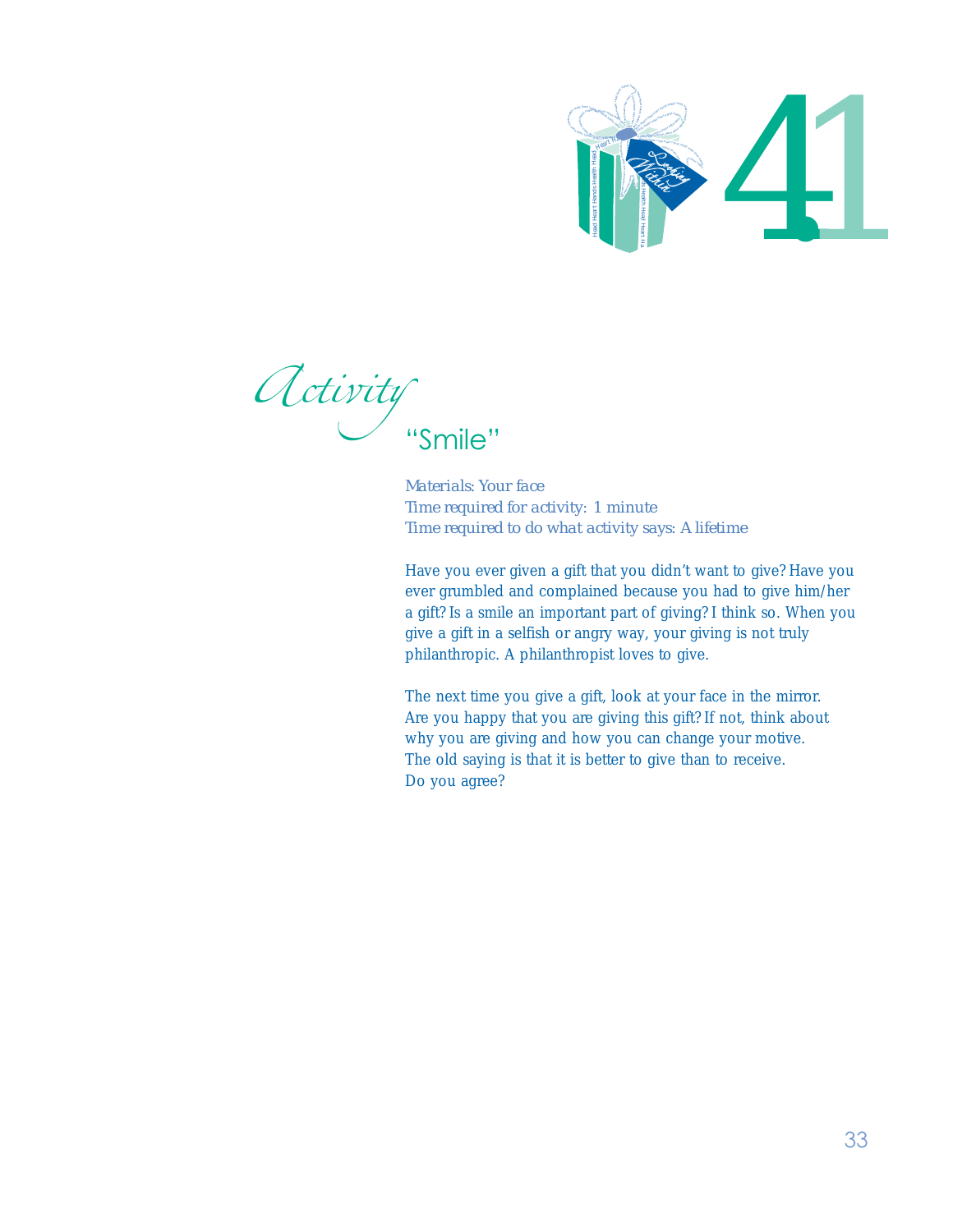

Activity<br>Greeting Card "Giving Smiles"

*Materials: Greeting card handouts and crayons (Pages 35-36) Time required for activity: 5-10 minutes*

Use the activity sheets to make a greeting card by coloring in the pictures and folding along the lines. Fill in the "To" slot with the name of someone special who you wish to give the card, and fill in the "From" slot with your name. Write or draw your own message about the importance of giving smiles if you wish. After the card is finished, you can practice giving with a Since this card is the picture of the card of the picture of the picture of the pictures and folding along the line with the name of someone special with your own message about the important wish. After the card is finishe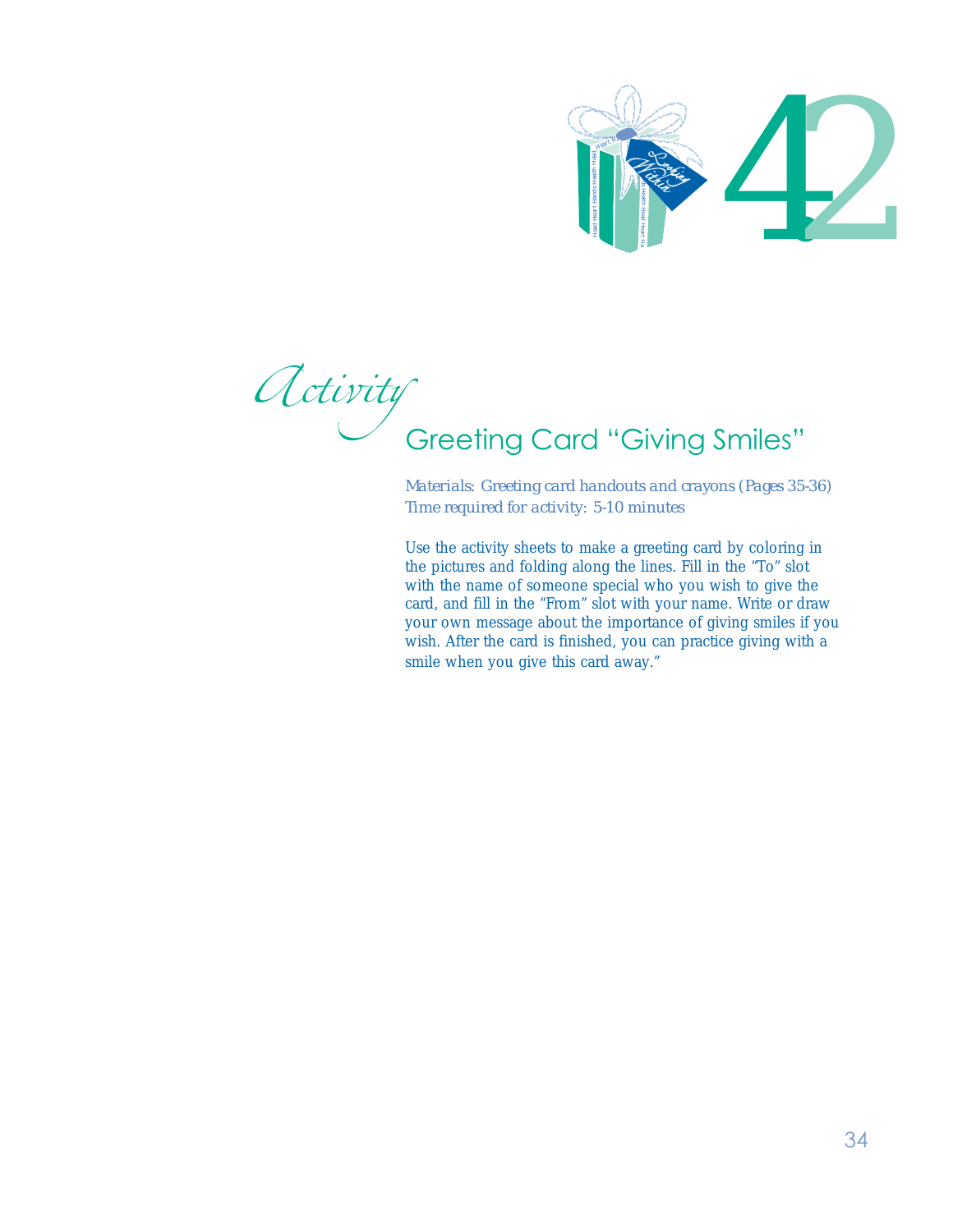

### To:

Fold along these lines.



 $\frac{1}{2}$ Thank you for giving me a reason to smile

Activity 4.2 Greeting Card "Giving Smiles"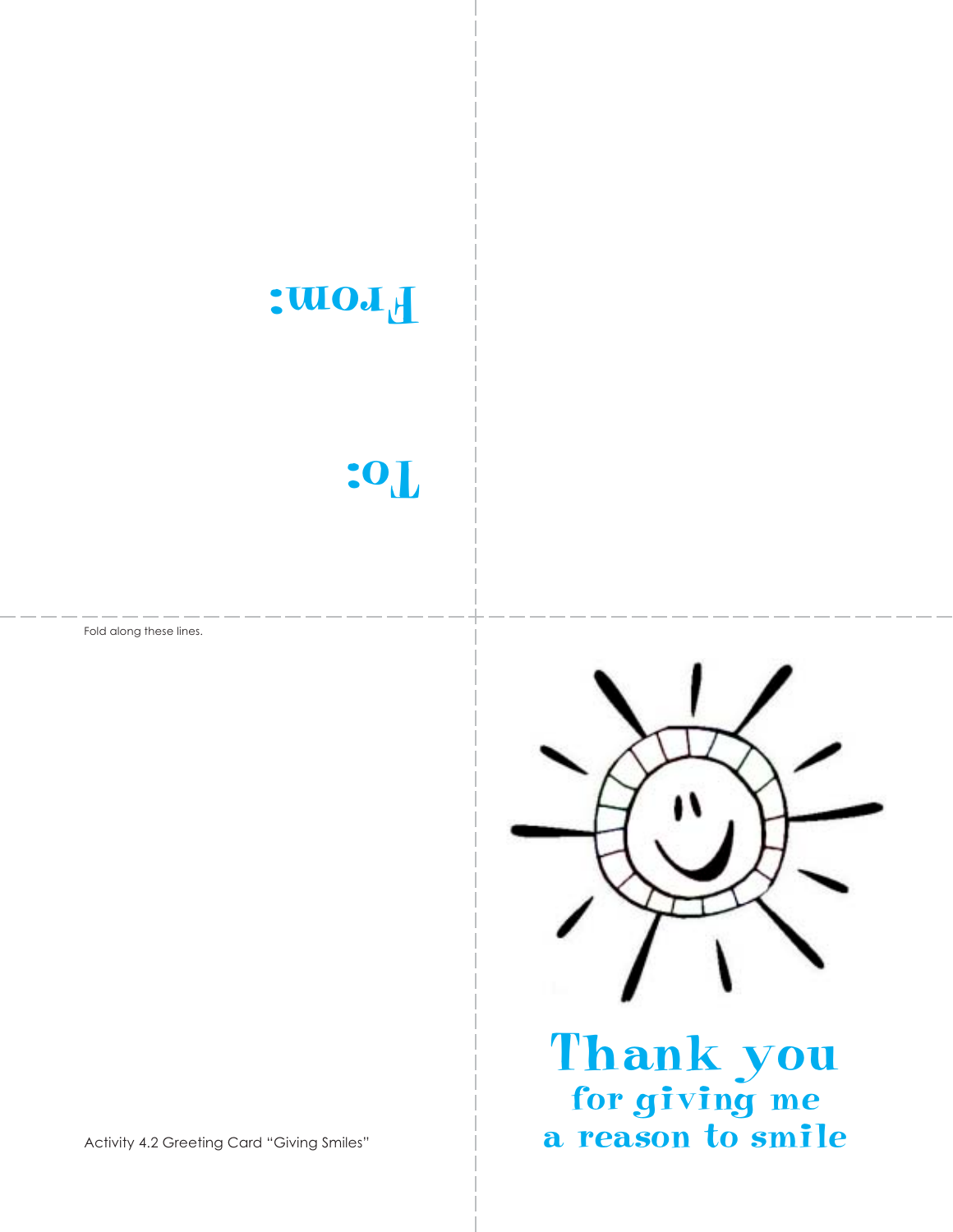

### To:

Fold along these lines.



Activity 4.2 Greeting Card "Giving Smiles"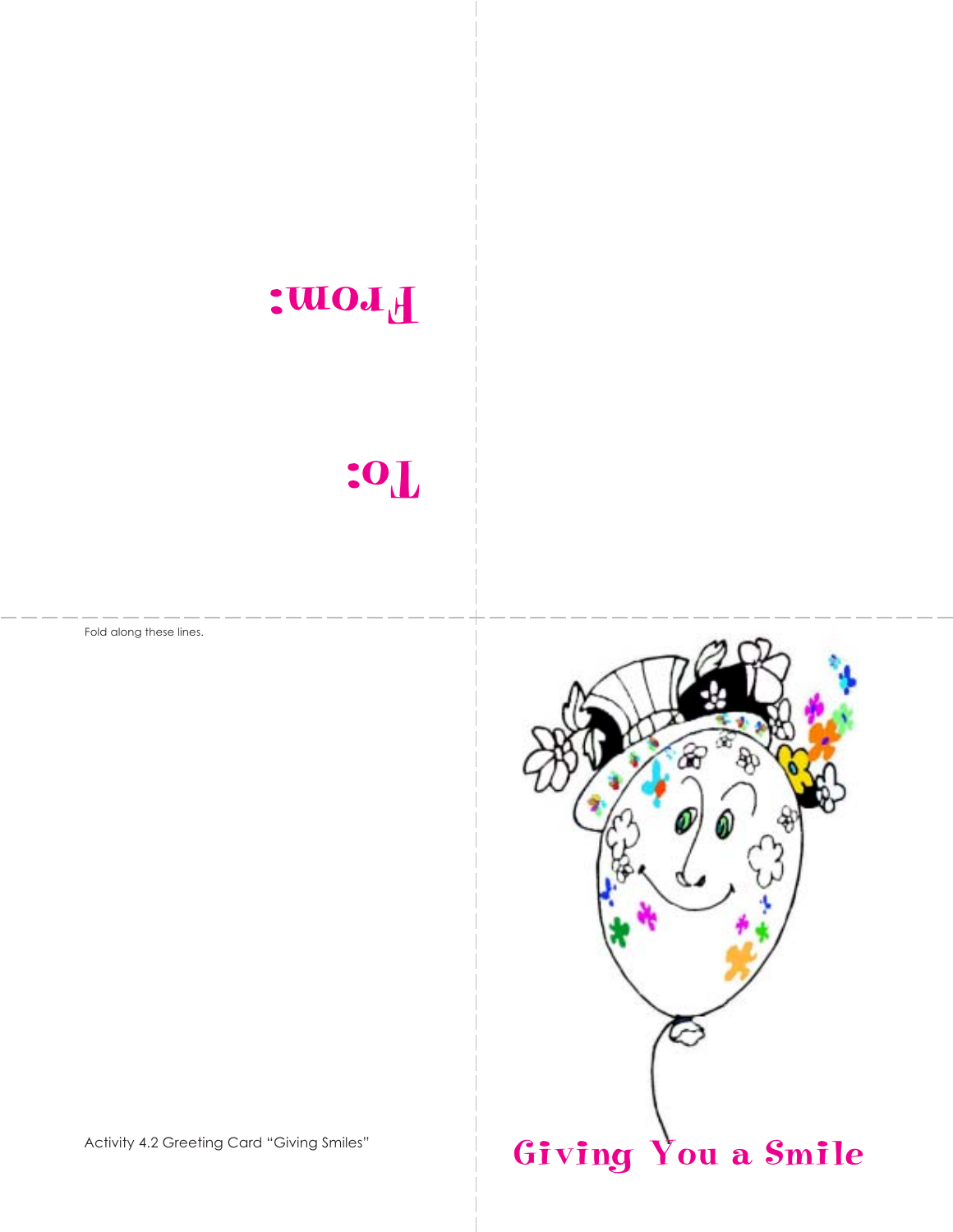

 *"The open hand of giving is always full."* – Unknown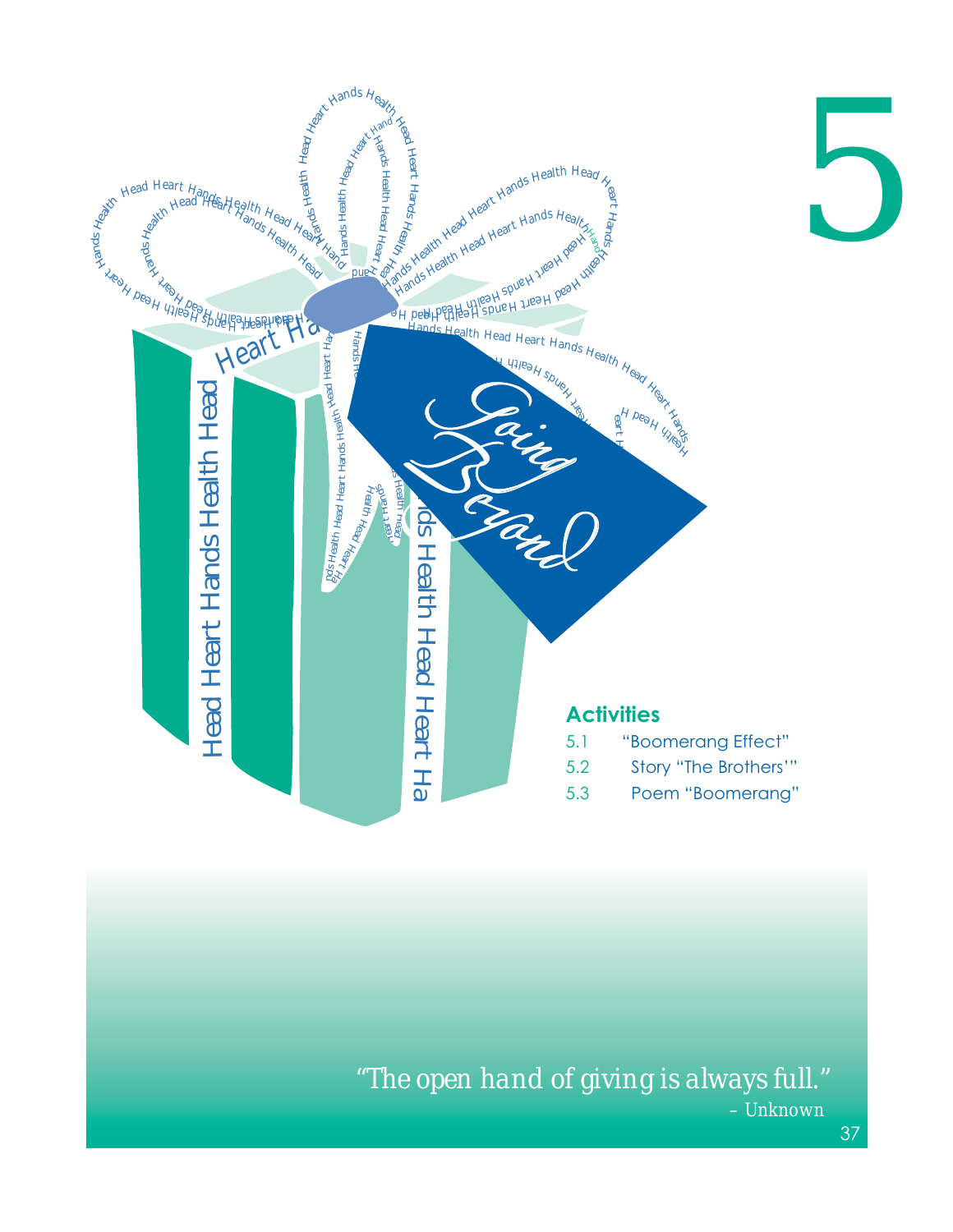

Activity<br>"Boomerang Effect"

*Materials: None Time required for activity: Less than 5 minutes*

Discuss the boomerang effect of kindness. When we are friendly to others, we will have friends. If we are unkind, people will not want to be our friends. It is the same way with other feelings also.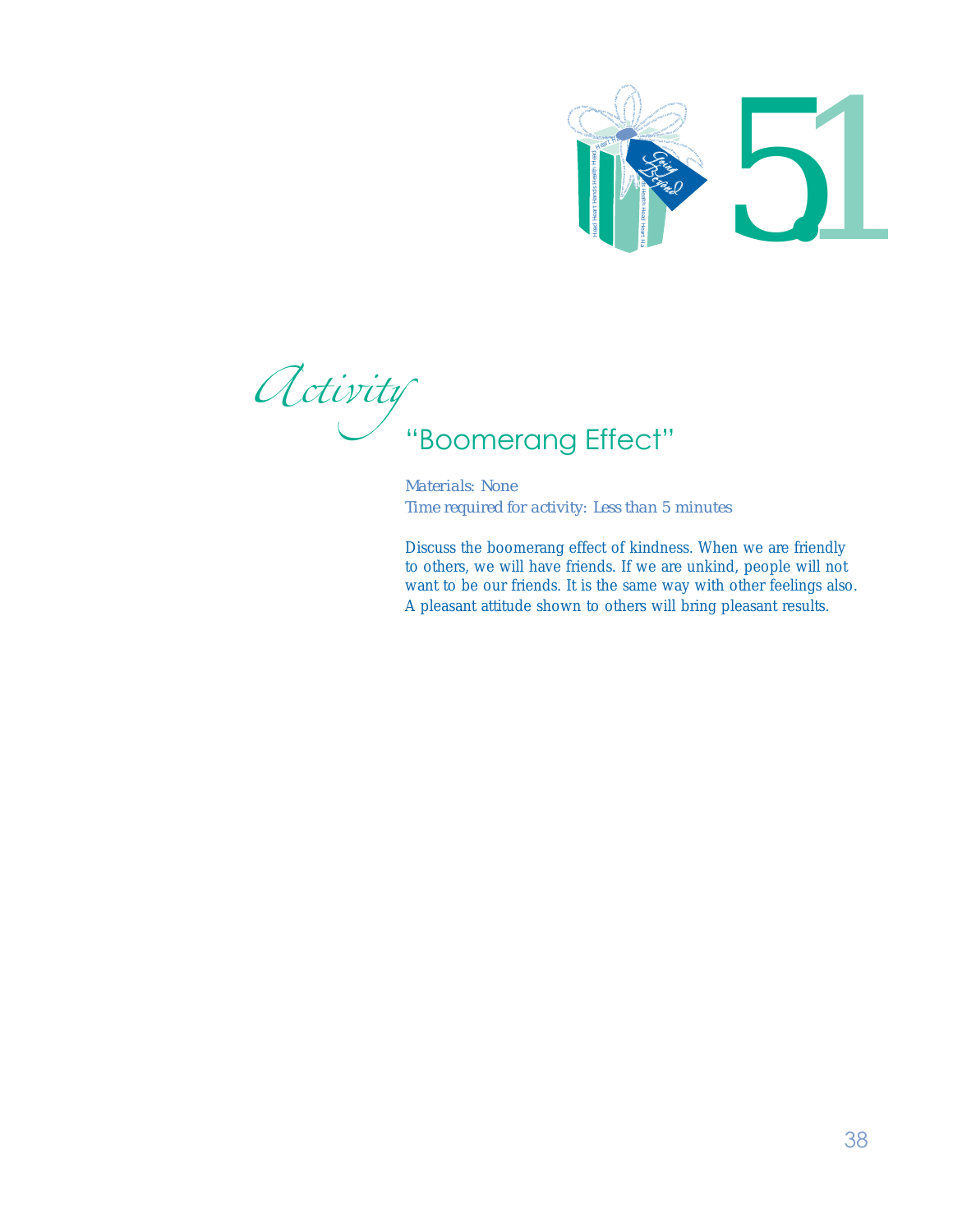

Activity<br>Story "The Brothers'"

*Materials: None Time required for activity: 5 minutes*

In his book, "The Giving Box", Mr. Rogers tells of a Hebrew legend about two brothers and their strong love for each other. The brothers inherited land from their father and they each farmed the land. For years, they did very well. One brother eventually married and had children while the other brother stayed single.

One year, there was no rain and the crops failed. The brother who was married worried because his brother had no one to take care of him. In the middle of the night, he took some of the little wheat he had and put it in his brother's barn.

That same night, the single brother worried about his married brother not having enough food to feed his children. He took some of his grain and put it in his brother's barn.

The next morning, both brothers were amazed that the size of their wheat piles hadn't gone down. This same thing happened the next night and again the next morning. On the third night, while they were taking wheat to each other's barn, they ran into each other in the field. They understood why their supply of wheat never went down. It was because of "their own kindness for each other!"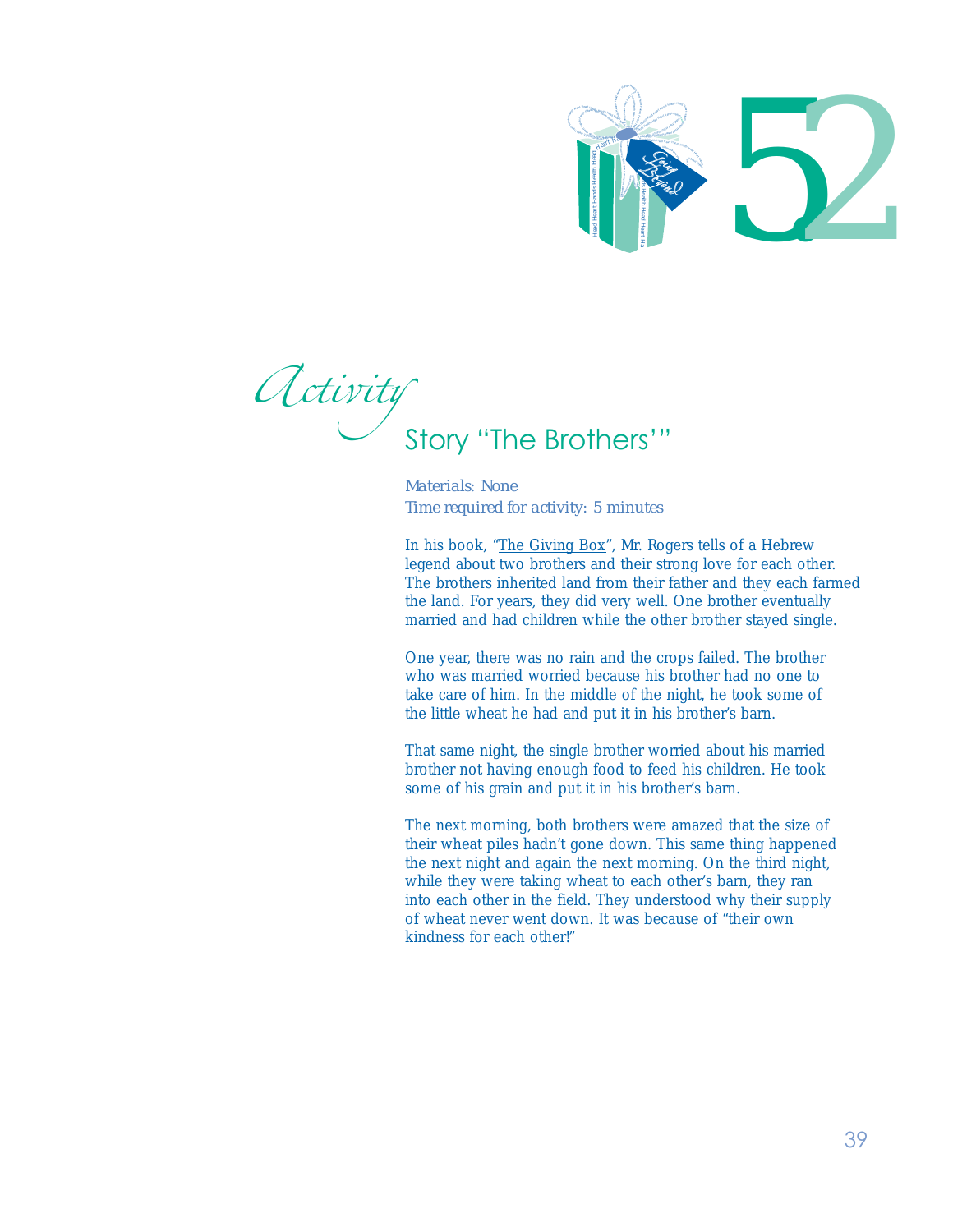

Activity<br>Poem "Boomerang"

*Materials: None Time required for activity: Under 5 minutes*

Boomerang, Boomerang, I do not understand, I throw you away from me, And you come back to where I stand.

Kindness, Kindness, It is so plain to see, I am kind to others, And they are kind to me.